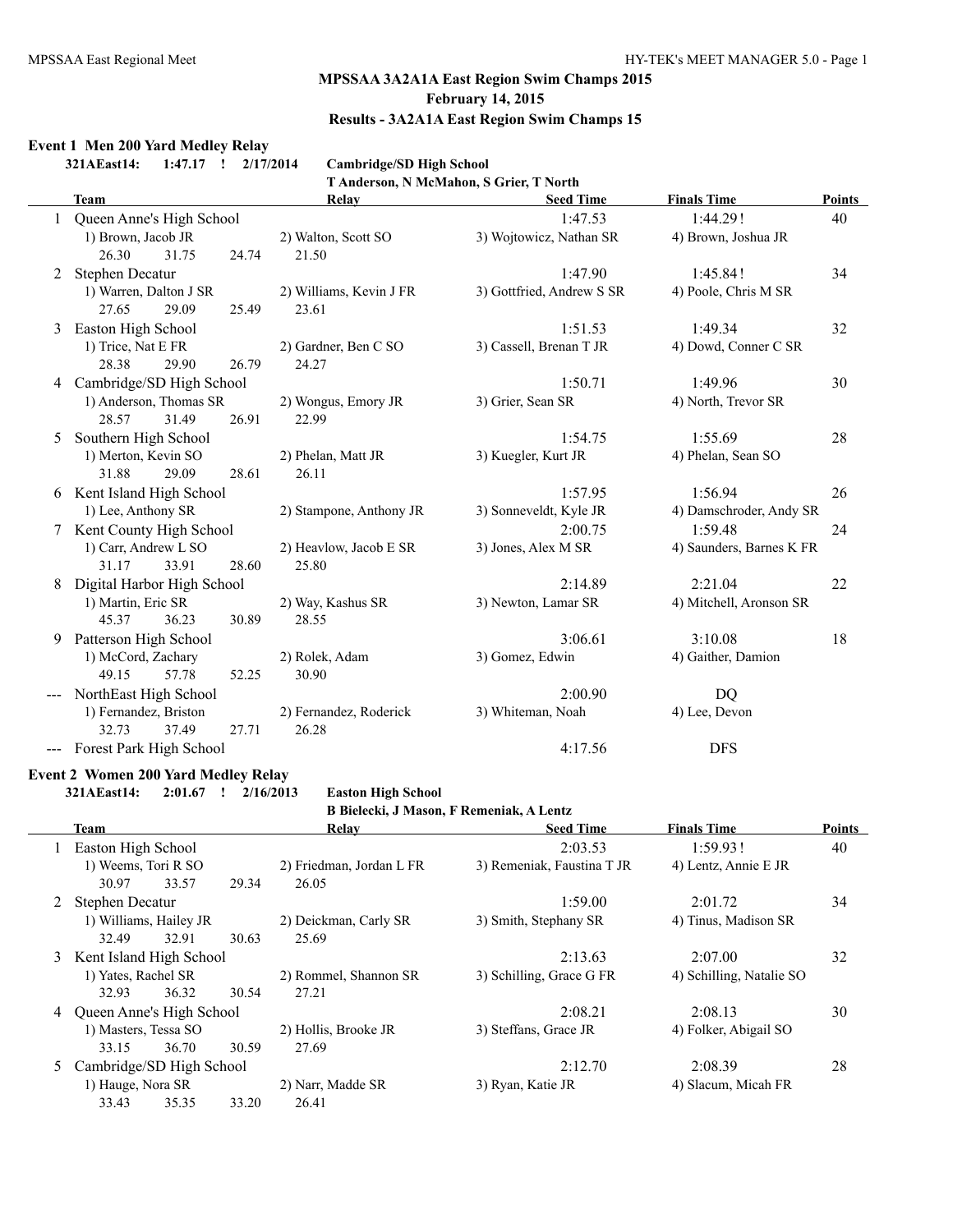# **Results - 3A2A1A East Region Swim Champs 15**

### **(Event 2 Women 200 Yard Medley Relay)**

|                   | Team                        | Relay                     | <b>Seed Time</b>           | <b>Finals Time</b>      | <b>Points</b> |
|-------------------|-----------------------------|---------------------------|----------------------------|-------------------------|---------------|
|                   | 6 Kent County High School   |                           | 2:11.94                    | 2:11.49                 | 26            |
|                   | 1) Taylor, Maddie W SO      | 2) Bonass, Christina E FR | 3) Jones, Maggie F FR      | 4) Crockett, Abby J SO  |               |
|                   | 36.10<br>30.96<br>34.75     | 29.68                     |                            |                         |               |
|                   | Southern High School        |                           | 2:13.32                    | 2:16.81                 | 24            |
|                   | 1) Lyons, Joey JR           | 2) Barkman, Molly JR      | 3) Haley, Maggie JR        | 4) McCall, Kathleen FR  |               |
| 8                 | NorthEast High School       |                           | 2:22.28                    | 2:26.14                 | 22            |
|                   | 1) Cavey, Zoey              | 2) Sledgeski, Emma        | 3) DeGruchy, Jordan        | 4) Addivinola, Bianca   |               |
|                   | 40.92<br>32.94<br>38.92     | 33.36                     |                            |                         |               |
| 9                 | Forest Park High School     |                           | 4:01.24                    | 4:22.88                 | 18            |
|                   | 1) King, Faith FR           | 2) Johnson, Shamia FR     | 3) Brown, Secret JR        | 4) Bonomolo, Jasmine FR |               |
|                   | 1:15.79<br>1:02.51<br>59.88 | 1:04.70                   |                            |                         |               |
| $\qquad \qquad -$ | Digital Harbor High School  |                           | 2:41.28                    | <b>DFS</b>              |               |
|                   | 1) Seabreaze, Sierra SO     | 2) Wall, Saquoia SO       | 3) Harnsberger, Kendall JR | 4) Bowman, Irina SR     |               |

#### **Event 3 Men 200 Yard Freestyle**

|    | 321AEast14:<br>1:51.69    | 2/17/2014<br>$\cdot$ | <b>Nathan Wojtowicz</b>       | <b>QAN</b>       |                    |                |
|----|---------------------------|----------------------|-------------------------------|------------------|--------------------|----------------|
|    | Name                      |                      | Yr School                     | <b>Seed Time</b> | <b>Finals Time</b> | <b>Points</b>  |
|    | 1 Bennett, Taylor C       |                      | SO Easton High School         | 1:54.75          | 1:56.13            | 20             |
|    | 26.40<br>29.61            | 30.81                | 29.31                         |                  |                    |                |
| 2  | Merton, Kevin             |                      | SO Southern High School       | 1:59.71          | 1:56.56            | 17             |
|    | 27.27<br>29.60            | 29.93                | 29.76                         |                  |                    |                |
| 3  | Stampone, Anthony         |                      | JR Kent Island High School    | 2:02.73          | 1:58.74            | 16             |
|    | 26.84<br>29.61            | 31.12                | 31.17                         |                  |                    |                |
|    | 4 Newmier, Sam J          |                      | SO Easton High School         | 2:06.75          | 2:01.47            | 15             |
|    | 27.29<br>30.84            | 31.94                | 31.40                         |                  |                    |                |
| 5  | Grier, Sean               |                      | SR Cambridge/SD High School   | 2:05.82          | 2:05.22            | 14             |
|    | 27.95<br>31.11            | 32.92                | 33.24                         |                  |                    |                |
|    | 6 Damschroder, Andy       |                      | SR Kent Island High School    | 2:12.58          | 2:12.44            | 13             |
|    | 29.76<br>32.67            | 35.15                | 34.86                         |                  |                    |                |
| 7  | Cordial, Tucker T         |                      | SO Stephen Decatur            | 2:11.64          | 2:14.69            | 12             |
| 8  | Lathroum, Jake S          |                      | SR Stephen Decatur            | 2:18.34          | 2:18.22            | 11             |
|    | 30.09<br>33.95            | 36.43                | 37.75                         |                  |                    |                |
| 9. | Walton, Cody              |                      | FR Queen Anne's High School   | 2:22.41          | 2:21.70            | 9              |
|    | 30.85<br>35.87            | 37.76                | 37.22                         |                  |                    |                |
|    | 10 Lee, Devon             |                      | NorthEast High School         | 2:41.17          | 2:30.18            | 7              |
|    | 33.70<br>38.81            | 40.46                | 37.21                         |                  |                    |                |
|    | 11 Kreutzberg, Eric       |                      | SR Southern High School       | 2:31.95          | 2:31.59            | 6              |
|    | 32.16<br>37.53            | 1:21.90              |                               |                  |                    |                |
|    | 12 Nicholson, John P      |                      | JR Kent County High School    | 2:35.09          | 2:33.56            | 5              |
|    | 33.58<br>38.39            | 40.98                | 40.61                         |                  |                    |                |
|    | 13 Boege, Avery L         |                      | SO Kent County High School    | 2:43.28          | 2:34.36            | 4              |
|    | 33.70<br>39.67            | 41.34                | 39.65                         |                  |                    |                |
| 14 | Gaither, Damion           |                      | Patterson High School         | 2:43.18          | 2:34.51            | 3              |
| 15 | Wescott, Alec             |                      | NorthEast High School         | 2:38.51          | 2:44.42            | $\overline{2}$ |
|    | 34.49<br>41.28            | 44.63                | 44.02                         |                  |                    |                |
|    | 16 Monte, Elijah          |                      | SO Dunbar High School         | 3:21.59          | 3:16.52            | 1              |
|    | 39.95<br>47.23            | 53.97                | 55.37                         |                  |                    |                |
|    | 17 Hollaway, Jerome       |                      | SO Digital Harbor High School | 3:54.23          | 3:46.70            |                |
|    | 44.31                     |                      | 58.60                         |                  |                    |                |
|    | 18 Pietrowski, Christianw |                      | Patterson High School         | 4:31.27          | 3:54.79            |                |
|    | 45.01<br>58.61            | 1:05.89              | 1:05.28                       |                  |                    |                |
| 19 | Joseph, Duleek            |                      | JR Digital Harbor High School | 3:57.13          | 4:24.06            |                |
|    | 48.92<br>1:00.53          | 1:18.09              | 1:16.52                       |                  |                    |                |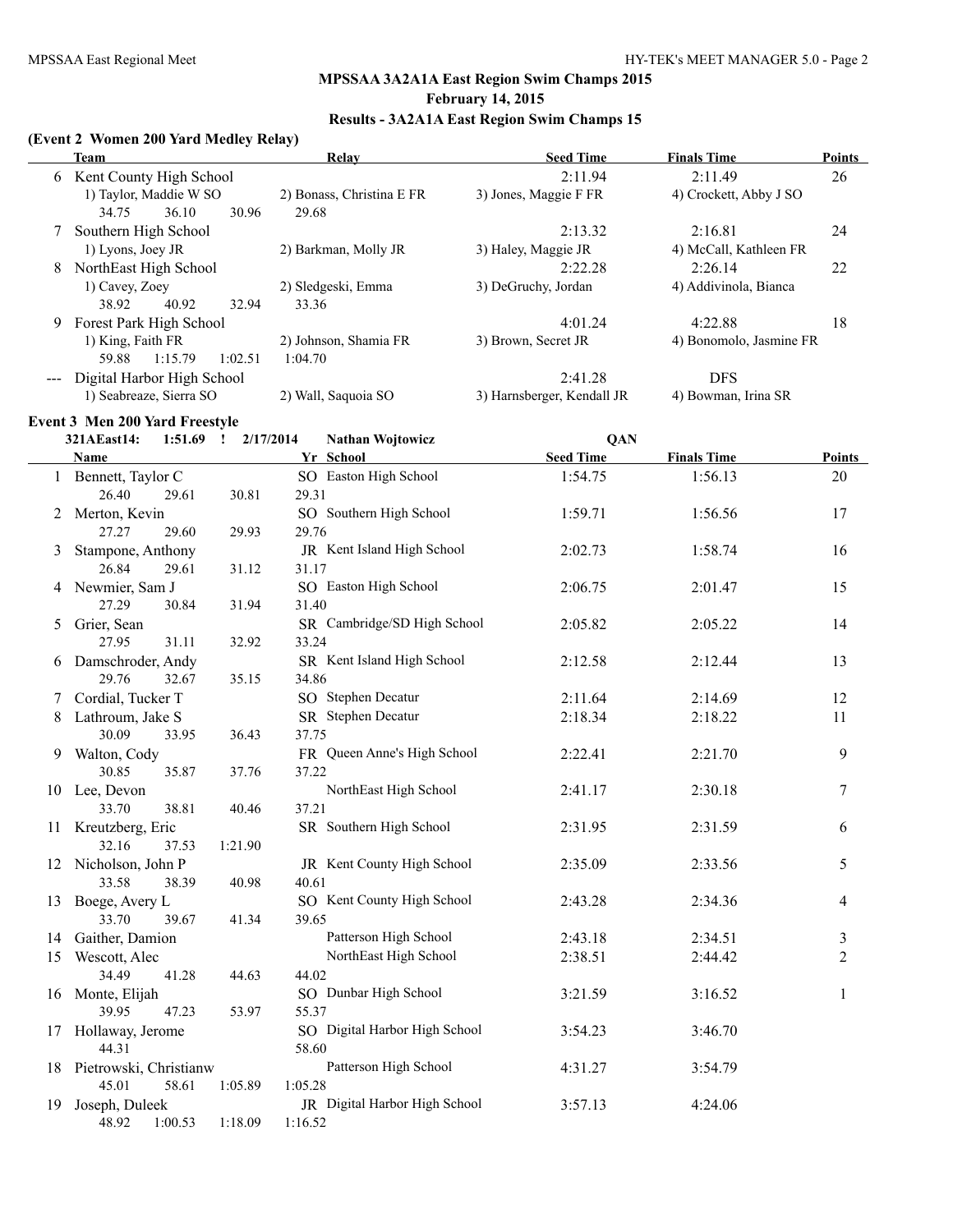# **(Event 3 Men 200 Yard Freestyle)**

|                     | Name                                    | Yr School                      | <b>Seed Time</b> | <b>Finals Time</b> | Points           |
|---------------------|-----------------------------------------|--------------------------------|------------------|--------------------|------------------|
| $\qquad \qquad - -$ | Mazingo, Robert                         | SO Queen Anne's High School    | 2:46.19          | <b>DFS</b>         |                  |
|                     | <b>Event 4 Women 200 Yard Freestyle</b> |                                |                  |                    |                  |
|                     | $2:03.87$ !<br>321AEast14:              | 2/17/2014<br><b>Tori Weems</b> | <b>EAS</b>       |                    |                  |
|                     | Name                                    | Yr School                      | <b>Seed Time</b> | <b>Finals Time</b> | Points           |
|                     | 1 Weems, Tori R                         | SO Easton High School          | 2:06.72          | 2:03.84!           | 20               |
|                     | 28.04<br>31.00<br>32.29                 | 32.51                          |                  |                    |                  |
|                     | 2 Haley, Maggie                         | JR Southern High School        | 2:10.31          | 2:09.72            | 17               |
|                     | 29.62<br>32.79<br>33.53                 | 33.78                          |                  |                    |                  |
| 3                   | Williams, Hailey                        | JR Stephen Decatur             | 2:16.18          | 2:11.91            | 16               |
|                     | 29.84<br>33.33<br>34.68                 | 34.06                          |                  |                    |                  |
|                     | 4 Steffans, Grace                       | JR Queen Anne's High School    | 2:17.31          | 2:14.43            | 15               |
|                     | 30.84<br>34.20<br>35.46                 | 33.93                          |                  |                    |                  |
| 5                   | Hostetter, Elizabeth W                  | FR Easton High School          | 2:17.90          | 2:17.36            | 14               |
|                     | 30.98<br>36.08<br>34.28                 | 36.02                          |                  |                    |                  |
| 6                   | Wooten, Molly                           | SR Stephen Decatur             | 2:17.46          | 2:17.52            | 13               |
| 7                   | Gonzalez, Maddie                        | JR Kent Island High School     | 2:20.94          | 2:17.67            | 12               |
|                     | 31.50<br>36.22<br>34.62                 | 35.33                          |                  |                    |                  |
| 8                   | Doyle, Mary M                           | SO Kent County High School     | 2:23.26          | 2:22.35            | 11               |
|                     | 31.46<br>36.53<br>37.94                 | 36.42                          |                  |                    |                  |
| 9                   | Tobin, Deanna                           | SR Cambridge/SD High School    | 2:35.25          | 2:33.40            | 9                |
|                     | 38.85<br>34.15<br>40.54                 | 39.86                          |                  |                    |                  |
|                     | 10 Marr, Ellie                          | JR Kent Island High School     | 2:34.70          | 2:40.58            | $\boldsymbol{7}$ |
|                     | 35.28<br>39.59<br>42.77                 | 42.94                          |                  |                    |                  |
| 11                  | Lewis, Hannah                           | JR Cambridge/SD High School    | 2:45.88          | 2:40.74            | 6                |
|                     | 36.66<br>39.65<br>42.08                 | 42.35                          |                  |                    |                  |
| 12                  | MacLeod, Caroline M                     | FR Kent County High School     | 2:51.41          | 2:44.24            | 5                |
| 13                  | Boisseau, Kathryn                       | FR Southern High School        | 2:44.60          | 2:52.10            | $\overline{4}$   |
|                     | 36.60<br>43.60<br>46.02                 | 45.88                          |                  |                    |                  |
|                     | 14 Branagan, Raquel                     | NorthEast High School          | 2:16.82          | 3:02.78            | $\mathfrak{Z}$   |
|                     | 41.12<br>44.83<br>1:36.83               |                                |                  |                    |                  |
| 15                  | Shelby, Casey                           | NorthEast High School          | 3:04.23          | 3:07.41            | 2                |
|                     | 39.88<br>47.06<br>1:40.47               |                                |                  |                    |                  |
| 16                  | Wall, Saquoia                           | SO Digital Harbor High School  | 3:56.58          | 3:45.23            | $\mathbf{1}$     |
|                     | 50.03<br>58.16<br>1:57.04               |                                |                  |                    |                  |
|                     | Gasparovich, Maria                      | JR Queen Anne's High School    | 3:08.03          | <b>DFS</b>         |                  |
|                     | --- Harnsberger, Kendall                | JR Digital Harbor High School  | 3:09.95          | <b>DFS</b>         |                  |

# **Event 5 Men 200 Yard IM**

|    | 321AEast14:           | 2:02.01 | 2/17/2014 | <b>Nolan McMahon</b>        | $\bf CSD$        |                    |               |
|----|-----------------------|---------|-----------|-----------------------------|------------------|--------------------|---------------|
|    | <b>Name</b>           |         |           | Yr School                   | <b>Seed Time</b> | <b>Finals Time</b> | <b>Points</b> |
|    | Brown, Jacob          |         |           | JR Oueen Anne's High School | 2:03.41          | 1:59.60!           | 20            |
|    | 25.21                 | 29.98   | 36.03     | 28.38                       |                  |                    |               |
|    | 2 Gottfried, Andrew S |         |           | <b>SR</b> Stephen Decatur   | 2:10.67          | 2:11.29            | 17            |
|    | 26.75                 | 34.81   | 39.23     | 30.50                       |                  |                    |               |
| 3  | Whiteman, Noah        |         |           | NorthEast High School       | 2:19.67          | 2:18.02            | 16            |
|    | 28.93                 | 35.37   | 42.87     | 30.85                       |                  |                    |               |
| 4  | Morris, Justin D      |         |           | SR Easton High School       | 2:19.72          | 2:18.96            | 15            |
|    | 29.71                 | 36.40   | 41.89     | 30.96                       |                  |                    |               |
| 5. | Williams, Kevin J     |         |           | FR Stephen Decatur          | 2:20.34          | 2:19.70            | 14            |
|    | 30.11                 | 37.29   | 39.15     | 33.15                       |                  |                    |               |
| 6  | Trice, Nat E          |         |           | FR Easton High School       | 2:29.46          | 2:20.78            | 13            |
|    | Phelan, Matt          |         |           | Southern High School<br>JR  | 2:23.19          | 2:21.94            | 12            |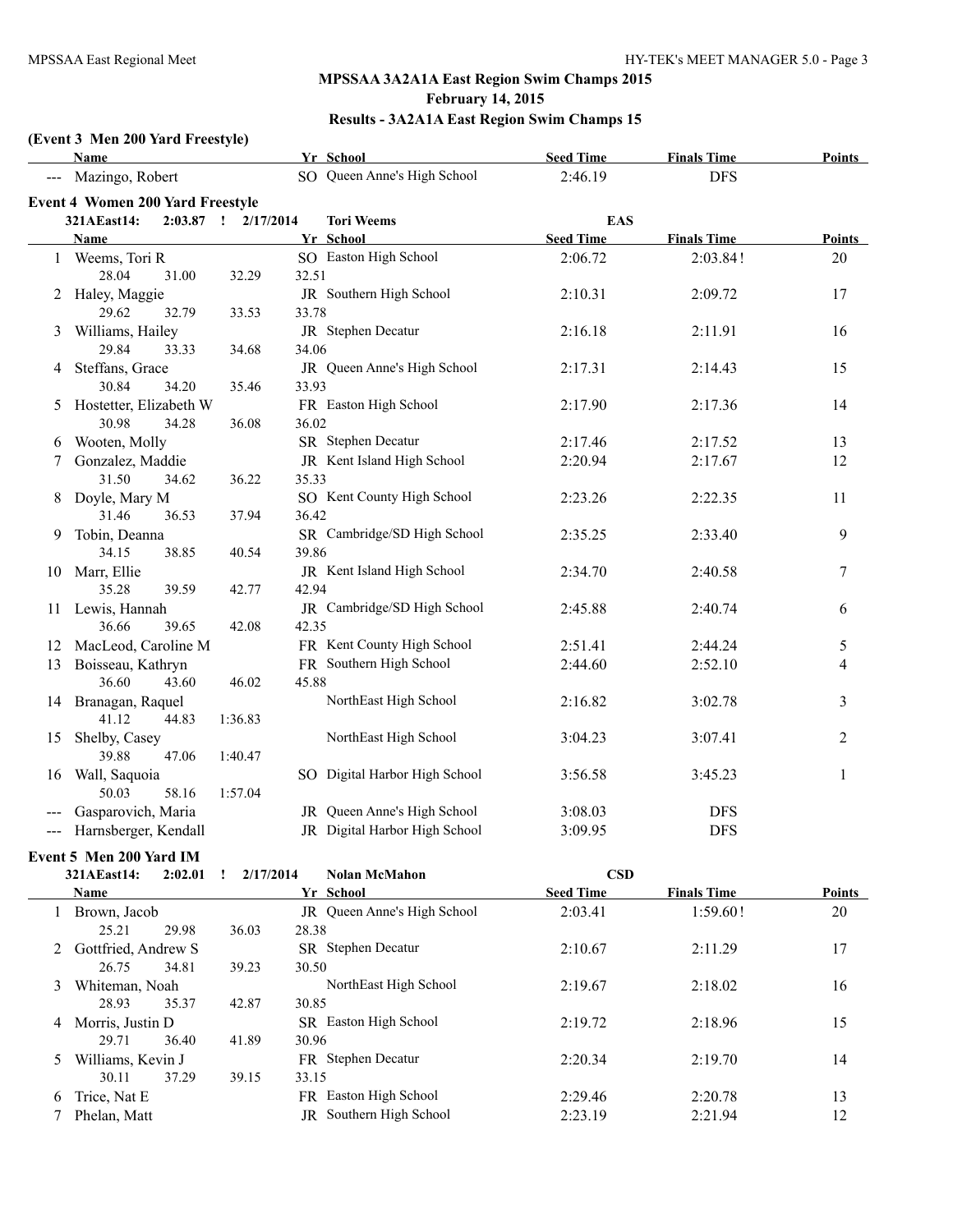# **(Event 5 Men 200 Yard IM)**

|    | Name                |         | Yr School                            | <b>Seed Time</b> | <b>Finals Time</b> | <b>Points</b> |
|----|---------------------|---------|--------------------------------------|------------------|--------------------|---------------|
| 8  | Walton, Scott       |         | SO Queen Anne's High School          | 2:23.43          | 2:26.24            | 11            |
|    | 38.90<br>30.25      | 43.58   | 33.51                                |                  |                    |               |
| 9  | Carr, Andrew L      |         | SO Kent County High School           | 2:27.91          | 2:28.13            | 9             |
| 10 | Sullivan, Tim       |         | JR Kent Island High School           | 2:36.17          | 2:35.39            |               |
| 11 | Kuegler, Kurt       |         | JR Southern High School              | 2:26.09          | 2:35.42            | 6             |
|    | 43.21<br>32.42      | 46.31   | 33.48                                |                  |                    |               |
| 12 | Fernandez, Roderick |         | NorthEast High School                | 2:34.18          | 2:38.31            | 5             |
| 13 | Heavlow, Jacob E    |         | SR Kent County High School           | 2:35.37          | 2:40.67            | 4             |
| 14 | Insley, Nick        |         | FR Kent Island High School           | 2:41.93          | 2:41.58            | 3             |
| 15 | Way, Kashus         |         | SR Digital Harbor High School        | 4:00.42          | 4:04.71            | 2             |
|    | 1:04.14<br>52.78    | 1:04.18 | 1:03.61                              |                  |                    |               |
|    | Scott, Ashton       |         | <b>SR</b> Digital Harbor High School | 4:40.04          | DQ                 |               |
|    | 1:18.85<br>51.55    | 2:41.55 |                                      |                  |                    |               |
|    | Gomez, Edwin        |         | Patterson High School                | 4:18.17          | DQ                 |               |
|    | 1:13.27<br>55.96    | 1:24.08 | 48.60                                |                  |                    |               |

**Event 6 Women 200 Yard IM**

**321AEast14: 2:16.94 ! 2/18/2012 Kelsey Lessard QAN**

|    | Name                                 |                       | Yr School                        | <b>Seed Time</b> | <b>Finals Time</b> | <b>Points</b> |
|----|--------------------------------------|-----------------------|----------------------------------|------------------|--------------------|---------------|
|    | Remeniak, Faustina T                 | JR Easton High School |                                  | 2:23.72          | 2:22.25            | 20            |
|    | 30.38<br>36.36                       | 41.09                 | 34.42                            |                  |                    |               |
| 2  | Narr, Madde                          |                       | SR Cambridge/SD High School      | 2:26.26          | 2:24.29            | 17            |
|    | 30.93<br>37.41                       | 41.91                 | 34.04                            |                  |                    |               |
| 3  | Deickman, Carly                      |                       | SR Stephen Decatur               | 2:30.39          | 2:33.69            | 16            |
|    | 33.56<br>39.74                       | 42.20                 | 38.19                            |                  |                    |               |
|    | Ray, Annie P                         |                       | SO Easton High School            | 2:38.56          | 2:33.83            | 15            |
|    | 33.66<br>41.10                       | 44.00                 | 35.07                            |                  |                    |               |
| 5  | Hollis, Brooke                       |                       | JR Queen Anne's High School      | 2:33.94          | 2:35.67            | 14            |
|    | 32.50<br>40.82                       | 45.55                 | 36.80                            |                  |                    |               |
| 6  | Zweifel, Maria                       |                       | SR Stephen Decatur               | 2:37.26          | 2:38.70            | 13            |
|    | Bonass, Christina E                  |                       | FR Kent County High School       | 2:35.44          | 2:39.50            | 12            |
|    | 36.21<br>39.29                       | 45.54                 | 38.46                            |                  |                    |               |
| 8  | Rommel, Shannon                      |                       | SR Kent Island High School       | 2:43.49          | 2:42.14            | 11            |
|    | 36.81<br>41.41                       | 45.46                 | 38.46                            |                  |                    |               |
| 9  | Ryan, Katie                          |                       | JR Cambridge/SD High School      | 2:50.14          | 2:43.49            | 9             |
|    | 35.68<br>42.49                       | 46.94                 | 38.38                            |                  |                    |               |
| 10 | Schilling, Grace G                   |                       | FR Kent Island High School       | 2:53.30          | 2:49.38            | $\tau$        |
|    | 35.23<br>43.79                       | 51.83                 | 38.53                            |                  |                    |               |
| 11 | Taylor, Maddie W                     |                       | SO Kent County High School       | 2:43.25          | 2:49.82            | 6             |
|    | 36.45<br>42.19                       | 49.32                 | 41.86                            |                  |                    |               |
| 12 | McCall, Kathleen                     |                       | FR Southern High School          | 3:13.00          | 3:13.38            | 5             |
|    | 42.27<br>49.22                       | 58.75                 | 43.14                            |                  |                    |               |
| 13 | Addivinola, Bianca                   |                       | NorthEast High School            | 3:25.04          | 3:15.06            | 4             |
|    | 38.26<br>49.98                       | 1:00.53               | 46.29                            |                  |                    |               |
|    | 14 Brown, Secret                     |                       | JR Forest Park High School       | 5:04.15          | 5:00.06            | 3             |
|    | 1:05.23<br>1:18.04                   | 1:33.30               | 1:03.49                          |                  |                    |               |
|    | 15 Butler, Adrionna                  |                       | JR Digital Harbor High School    | 4:53.47          | 5:01.03            | 2             |
|    | <b>Event 7 Men 50 Yard Freestyle</b> |                       |                                  |                  |                    |               |
|    | 321AEast14:<br>$22.10$ !             |                       | <b>Joshua Brown</b><br>2/17/2014 | QAN              |                    |               |
|    | Name                                 |                       | Yr School                        | <b>Seed Time</b> | <b>Finals Time</b> | Points        |
|    | 1 Brown, Joshua                      |                       | JR Queen Anne's High School      | 22.66            | 22.00!             | 20            |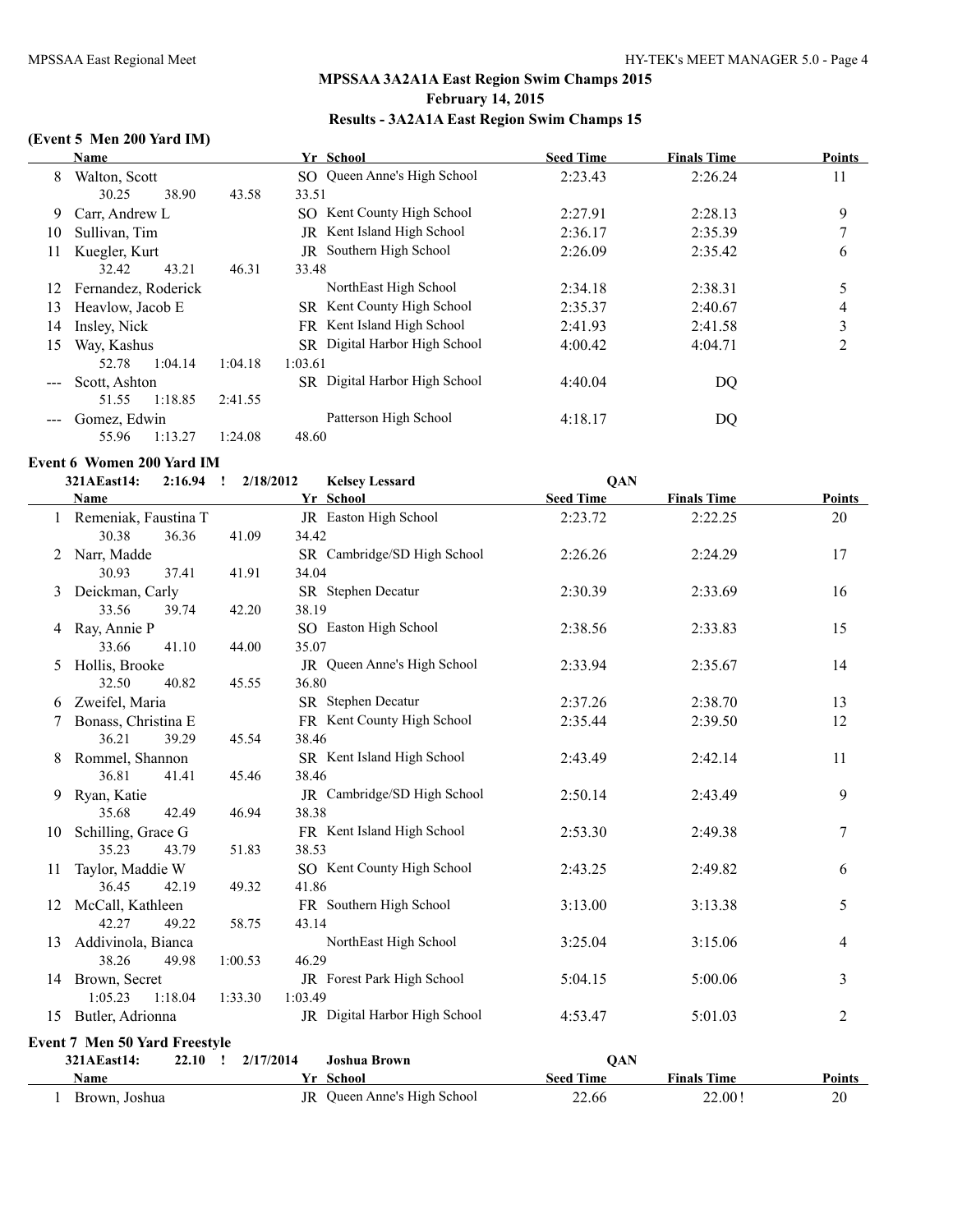# **(Event 7 Men 50 Yard Freestyle)**

|     | Name                |                 | Yr School                  | <b>Seed Time</b> | <b>Finals Time</b> | <b>Points</b>  |
|-----|---------------------|-----------------|----------------------------|------------------|--------------------|----------------|
| 2   | Lee, Anthony        |                 | SR Kent Island High School | 22.93            | 22.61              | 17             |
| 3   | North, Trevor       | SR              | Cambridge/SD High School   | 23.45            | 24.12              | 16             |
| 4   | Wongus, Emory       | JR              | Cambridge/SD High School   | 24.37            | 24.50              | 15             |
| 5   | Poole, Chris M      | SR              | Stephen Decatur            | 24.09            | 24.68              | 14             |
| 6   | Petosa, Charlie J   | FR              | Easton High School         | 25.91            | 25.22              | 13             |
|     | Berkey, Dustin J    | SO <sub>1</sub> | Stephen Decatur            | 25.16            | 25.25              | 12             |
| 8   | Harris, Wade        | JR              | Queen Anne's High School   | 26.72            | 26.11              | 11             |
| 9   | Newton, Lamar       | SR.             | Digital Harbor High School | 28.20            | 26.35              | 9              |
| 10  | Phelan, Sean        | SO              | Southern High School       | 26.92            | 26.47              | 7              |
| 11  | Northam, Will P     | SR              | Pocomoke High School       | 26.55            | 26.52              | 6              |
| 12  | Lytle, Chad J       | SR              | Southern High School       | 27.15            | 26.71              | 5              |
| 13  | Fernandez, Roderick |                 | NorthEast High School      | 28.23            | 26.78              | 4              |
| 14  | Aguliar, Anthony J  |                 | SR Easton High School      | 27.14            | 27.09              | 3              |
| 15  | Lee, Devon          |                 | NorthEast High School      | 26.50            | 27.54              | $\overline{2}$ |
| 16  | Gaither, Damion     |                 | Patterson High School      | 28.24            | 27.91              |                |
| 17  | Parent, Daniel G    | SO              | Kent County High School    | 29.13            | 28.83              |                |
| 18  | Ferragamo, Ben      | FR              | Kent Island High School    | 29.25            | 30.11              |                |
| 19  | Hollaway, Jerome    | SO              | Digital Harbor High School | 34.24            | 39.13              |                |
| 20  | Bobo, Gerald        |                 | Patterson High School      | 40.30            | 39.78              |                |
| 21  | Carr, Mark J        | SR              | Kent County High School    | 39.29            | 40.47              |                |
|     | Henderson, Deont'e  | SR              | Forest Park High School    | 40.02            | <b>DFS</b>         |                |
| --- | Green, Marquis      |                 | SR Forest Park High School | 38.26            | <b>NS</b>          |                |

### **Event 8 Women 50 Yard Freestyle**

|       | 321AEast14:<br>25.22<br>-1 | 2/18/2012 | <b>Brooke Bielecki</b>      | <b>EAS</b>       |                    |        |
|-------|----------------------------|-----------|-----------------------------|------------------|--------------------|--------|
|       | Name                       |           | Yr School                   | <b>Seed Time</b> | <b>Finals Time</b> | Points |
|       | Tinus, Madison             | SR        | Stephen Decatur             | 26.53            | 26.14              | 20     |
|       | Lentz, Annie E             | JR        | Easton High School          | 26.56            | 26.40              | 17     |
| 3     | Jones, Maggie F            |           | FR Kent County High School  | 26.81            | 26.53              | 16     |
| 4     | Slacum, Micah              | FR        | Cambridge/SD High School    | 27.50            | 27.00              | 15     |
| 5     | Schilling, Natalie         | SO        | Kent Island High School     | 28.37            | 27.77              | 14     |
| 6     | Folker, Abigail            | SO        | Queen Anne's High School    | 28.20            | 28.13              | 13     |
|       | Yates, Rachel              | SR        | Kent Island High School     | 28.80            | 28.31              | 12     |
| 8     | Hauge, Nora                | SR        | Cambridge/SD High School    | 28.77            | 28.50              | 11     |
| 9     | Smith, Stephany            | SR        | Stephen Decatur             | 28.79            | 29.61              | 9      |
| 10    | Mason, Teresa M            | SR.       | Easton High School          | 30.09            | 29.64              |        |
| 11    | Vautier, Jaime             | JR.       | Southern High School        | 32.68            | 31.66              | 6      |
| 12    | Cavey, Zoey                |           | NorthEast High School       | 32.83            | 31.80              | 5      |
| 13    | Dissen, Olivia             |           | SO Queen Anne's High School | 37.71            | 33.76              | 4      |
| 14    | Keenan, Cassandra          | SO.       | Southern High School        | 33.76            | 36.36              | 3      |
| 15    | Shelby, Casey              |           | NorthEast High School       | 33.80            | 37.03              | 2      |
| 16    | Bosques, Rosalie           | SR.       | Digital Harbor High School  | 57.17            | 56.05              |        |
| ---   | Helfenbein, Audrey J       | SO.       | Kent County High School     | 32.78            | DQ                 |        |
| $---$ | Gubert, Catherine          | JR        | Digital Harbor High School  | 45.23            | <b>DFS</b>         |        |
| ---   | Ramos, Daisy               |           | FR Forest Park High School  | 1:00.98          | <b>DFS</b>         |        |
| ---   | Wallace-Robinson, Aaliyah  |           | SR Forest Park High School  | 53.95            | <b>DFS</b>         |        |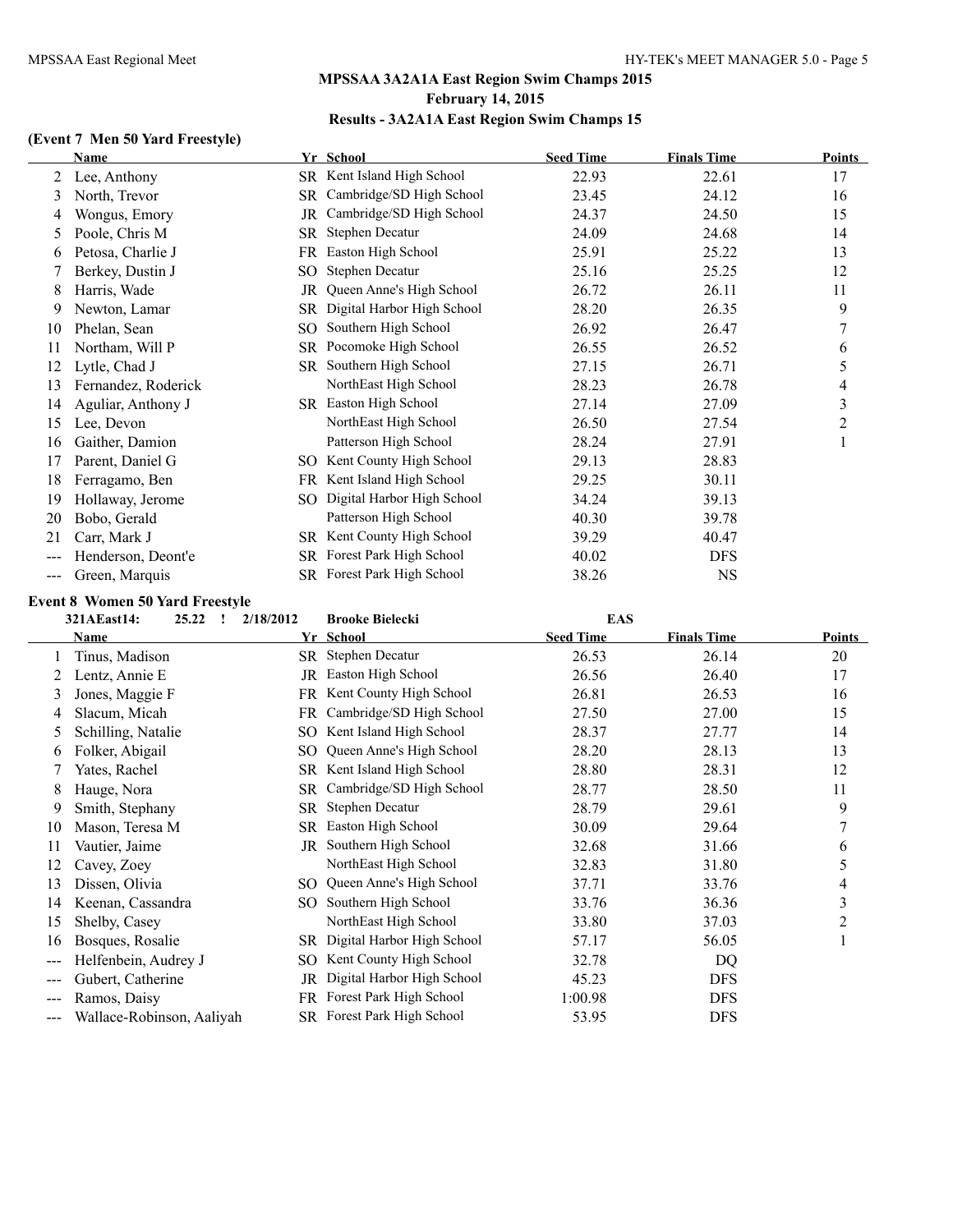# **Event 11 Men 100 Yard Butterfly**

|    | 321AEast14:<br>55.35                  | 2/18/2012<br>$\mathbf{I}$ | <b>Shayne Custodio</b>        | <b>STD</b>       |                    |                |
|----|---------------------------------------|---------------------------|-------------------------------|------------------|--------------------|----------------|
|    | Name                                  |                           | Yr School                     | <b>Seed Time</b> | <b>Finals Time</b> | Points         |
|    | Brown, Jacob<br>24.60<br>28.04        | JR                        | Queen Anne's High School      | 53.78            | 52.64!             | 20             |
|    | Gottfried, Andrew S<br>25.89<br>29.71 |                           | SR Stephen Decatur            | 54.72            | 55.60              | 17             |
| 3  | Gardner, Ben C<br>26.93<br>31.06      |                           | SO Easton High School         | 57.03            | 57.99              | 16             |
| 4  | Anderson, Thomas<br>28.03<br>32.98    |                           | SR Cambridge/SD High School   | 1:01.25          | 1:01.01            | 15             |
| 5. | Whiteman, Noah<br>29.10<br>34.89      |                           | NorthEast High School         | 1:02.95          | 1:03.99            | 14             |
| 6  | Grier, Sean                           |                           | SR Cambridge/SD High School   | 1:03.47          | 1:04.32            | 13             |
| 7  | Jones, Alex M<br>30.71<br>33.87       |                           | SR Kent County High School    | 1:05.84          | 1:04.58            | 12             |
| 8  | Cassell, Brenan T<br>30.15<br>36.71   |                           | JR Easton High School         | 1:05.65          | 1:06.86            | 11             |
| 9  | Kuegler, Kurt<br>32.11<br>35.61       |                           | JR Southern High School       | 1:05.28          | 1:07.72            | 9              |
| 10 | Phelan, Sean<br>33.30<br>37.20        |                           | SO Southern High School       | 1:09.36          | 1:10.50            | 7              |
| 11 | Sonneveldt, Kyle<br>31.85<br>41.22    |                           | JR Kent Island High School    | 1:10.97          | 1:13.07            | 6              |
| 12 | Krall, Matt J<br>34.00<br>41.78       |                           | SR Stephen Decatur            | 1:16.19          | 1:15.78            | 5              |
| 13 | Khan, Waleed                          |                           | FR Digital Harbor High School | 2:01.50          | 2:04.13            | 4              |
| 14 | Scott, Ashton<br>51.97<br>1:16.34     |                           | SR Digital Harbor High School | 1:54.88          | 2:08.31            | 3              |
| 15 | Rolek, Adam<br>1:07.69<br>1:26.50     |                           | Patterson High School         | 2:28.77          | 2:34.19            | $\overline{2}$ |

# **Event 12 Women 100 Yard Butterfly**

|                   | 321AEast14:<br>1:02.14<br>$\mathbf{I}$   | 2/18/2012 | <b>Kelsey Lessard</b>             | <b>QAN</b>       |                    |        |
|-------------------|------------------------------------------|-----------|-----------------------------------|------------------|--------------------|--------|
|                   | Name                                     |           | Yr School                         | <b>Seed Time</b> | <b>Finals Time</b> | Points |
|                   | 1 Remeniak, Faustina T<br>30.22<br>33.71 |           | JR Easton High School             | 1:04.27          | 1:03.93            | 20     |
| 2                 | Haley, Maggie<br>30.30<br>35.72          |           | JR Southern High School           | 1:05.01          | 1:06.02            | 17     |
| 3                 | Masters, Tessa<br>30.03<br>36.95         |           | SO Queen Anne's High School       | 1:07.24          | 1:06.98            | 16     |
| 4                 | DeGruchy, Jordan<br>32.78<br>36.98       |           | NorthEast High School             | 1:13.88          | 1:09.76            | 15     |
| 5                 | Smith, Stephany<br>38.24<br>32.60        |           | SR Stephen Decatur                | 1:12.99          | 1:10.84            | 14     |
| 6                 | Wooten, Molly                            |           | SR Stephen Decatur                | 1:13.89          | 1:12.19            | 13     |
|                   | Campbell, Kathleen G<br>33.65<br>42.63   |           | FR Easton High School             | 1:16.22          | 1:16.28            | 12     |
| 8                 | Stone, Erica<br>38.94<br>47.51           |           | <b>JR</b> Kent Island High School | 1:25.57          | 1:26.45            | 11     |
| $---$             | Harnsberger, Kendall                     |           | JR Digital Harbor High School     | 1:48.03          | DQ                 |        |
| $\qquad \qquad -$ | Bowman, Elaina                           |           | JR Digital Harbor High School     | 1:44.24          | <b>DFS</b>         |        |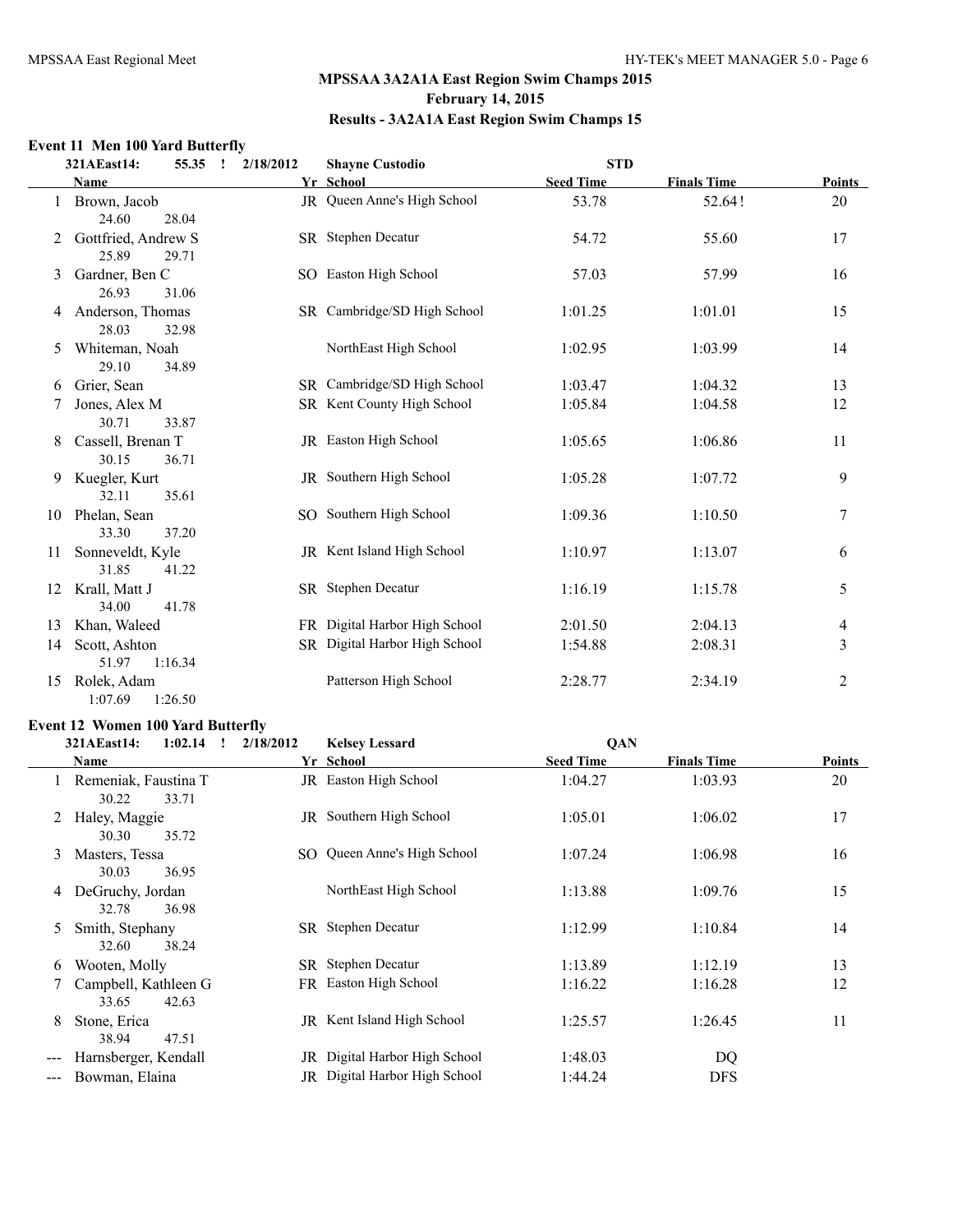# **Event 13 Men 100 Yard Freestyle**

|              | 321AEast14:                        | 2/16/2013<br>51.61<br>$\mathbf{I}$ | <b>Nate Wojtowicz</b>         | QAN              |                    |                |  |
|--------------|------------------------------------|------------------------------------|-------------------------------|------------------|--------------------|----------------|--|
|              | <b>Name</b>                        |                                    | Yr School                     | <b>Seed Time</b> | <b>Finals Time</b> | Points         |  |
| $\mathbf{1}$ | Wojtowicz, Nathan<br>23.21         | 25.82                              | SR Queen Anne's High School   | 51.54            | 49.03!             | 20             |  |
|              | 2 Lee, Anthony<br>23.76            | 25.77                              | SR Kent Island High School    | 50.49            | 49.53!             | 17             |  |
| 3            | Merton, Kevin<br>25.74             | 28.05                              | SO Southern High School       | 53.33            | 53.79              | 16             |  |
|              | 4 Dowd, Conner C<br>25.68          | 28.40                              | SR Easton High School         | 55.04            | 54.08              | 15             |  |
| 5            | Poole, Chris M                     |                                    | SR Stephen Decatur            | 56.13            | 54.90              | 14             |  |
| 6            | Stevens, Jack T<br>26.26           | 29.37                              | FR Easton High School         | 56.09            | 55.63              | 13             |  |
| 7            | Berkey, Dustin J<br>26.92          | 28.86                              | SO Stephen Decatur            | 57.73            | 55.78              | 12             |  |
| 8            | Wright, Tyler<br>27.41             | 29.96                              | SR Cambridge/SD High School   | 1:00.80          | 57.37              | 11             |  |
| 9            | Saunders, Barnes K                 |                                    | FR Kent County High School    | 56.88            | 57.96              | 9              |  |
| 10           | Weber, Jake<br>28.88               | 32.33                              | SR Cambridge/SD High School   | 1:01.79          | 1:01.21            | 7              |  |
| 11           | Harris, Wade<br>29.16              | 32.72                              | JR Queen Anne's High School   | 1:02.76          | 1:01.88            | 6              |  |
| 12           | Bradford, Owen                     |                                    | FR Kent Island High School    | 1:04.82          | 1:03.09            | 5              |  |
| 13           | Lytle, Chad J<br>29.09             | 34.28                              | SR Southern High School       | 1:03.19          | 1:03.37            | 4              |  |
|              | 14 Mitchell, Aronson<br>29.04      | 35.68                              | SR Digital Harbor High School | 1:06.43          | 1:04.72            | 3              |  |
|              | 15 Price, Benjamin W<br>30.13      | 36.69                              | FR Kent County High School    | 1:08.94          | 1:06.82            | $\overline{c}$ |  |
| 16           | Brown, Deon<br>34.16               | 42.67                              | JR Forest Park High School    | 1:23.44          | 1:16.83            | 1              |  |
| 17           | Scott, Duvontex                    |                                    | SO Forest Park High School    | 1:19.56          | 1:27.42            |                |  |
| 18           | Pietrowski, Christianw<br>40.43    | 51.78                              | Patterson High School         | 1:41.43          | 1:32.21            |                |  |
| 19           | Bobo, Gerald<br>53.69<br>1:08.91   |                                    | Patterson High School         | 2:00.99          | 2:02.60            |                |  |
| ---          | Brown, Justice<br>32.41<br>1:02.07 |                                    | NorthEast High School         | 1:11.31          | DQ                 |                |  |
| ---          | Carr, Frederick                    |                                    | NorthEast High School         | 1:04.23          | <b>NS</b>          |                |  |

# **Event 14 Women 100 Yard Freestyle**

|   | 321AEast14:                 | 55.65 | 2/18/2012 | <b>Brooke Bielecki</b>     | <b>EAS</b>       |                    |               |
|---|-----------------------------|-------|-----------|----------------------------|------------------|--------------------|---------------|
|   | <b>Name</b>                 |       |           | Yr School                  | <b>Seed Time</b> | <b>Finals Time</b> | <b>Points</b> |
|   | Friedman, Jordan L<br>27.16 | 29.39 | FR.       | Easton High School         | 58.04            | 56.55              | 20            |
|   | 2 Tinus, Madison<br>27.77   | 29.61 | SR.       | Stephen Decatur            | 59.66            | 57.38              | 17            |
| 3 | Jones, Maggie F<br>28.59    | 29.99 |           | FR Kent County High School | 59.23            | 58.58              | 16            |
| 4 | Rakow, Marley<br>28.75      | 31.16 | JR        | Stephen Decatur            | 59.73            | 59.91              | 15            |
|   | Gonzalez, Maddie<br>29.67   | 32.69 | JR        | Kent Island High School    | 1:03.41          | 1:02.36            | 14            |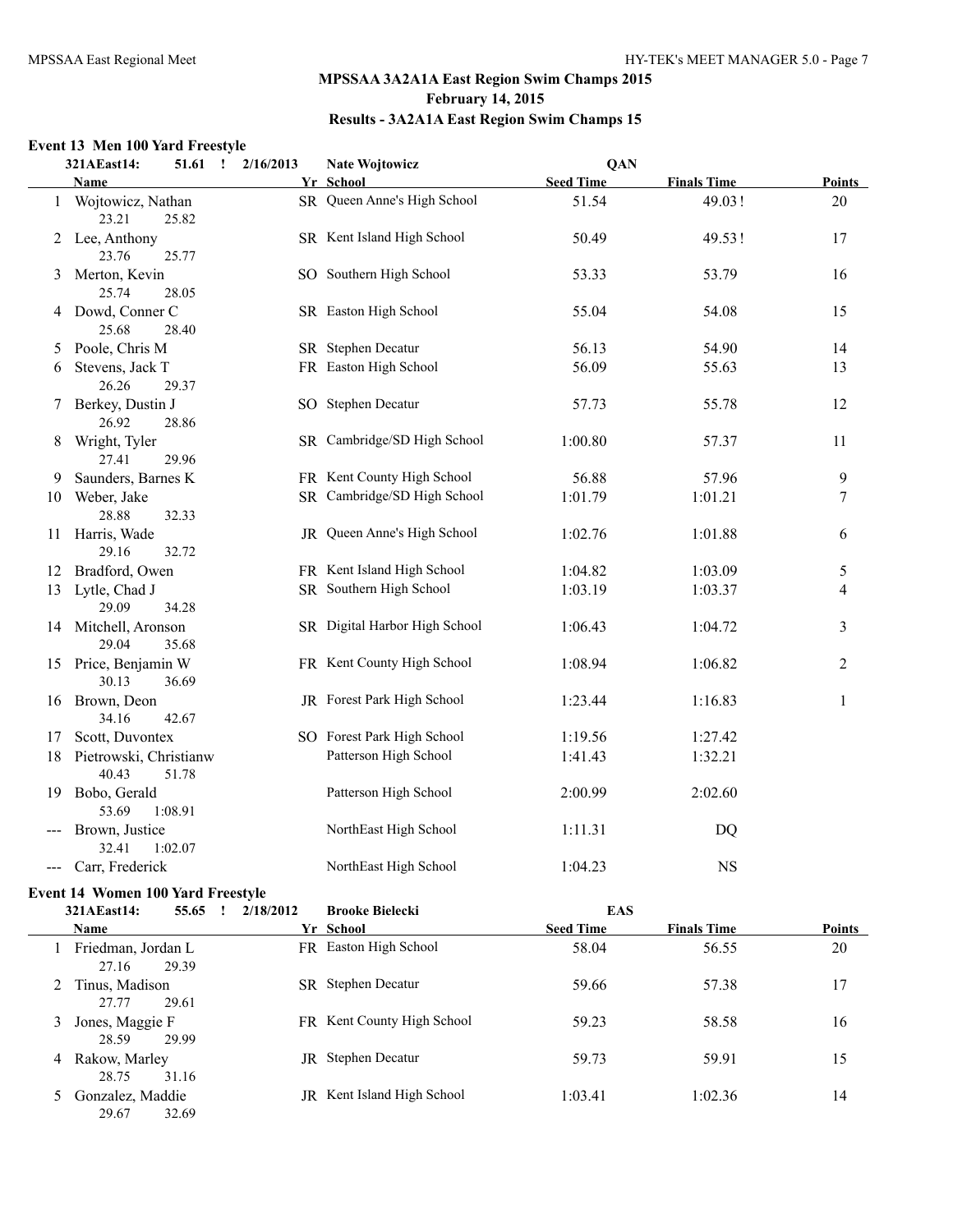# **(Event 14 Women 100 Yard Freestyle)**

|       | Name                |     | Yr School                         | <b>Seed Time</b> | <b>Finals Time</b> | Points           |
|-------|---------------------|-----|-----------------------------------|------------------|--------------------|------------------|
| 6     | Dowd, Claire W      |     | FR Easton High School             | 1:04.19          | 1:02.64            | 13               |
|       | Lyons, Joey         |     | JR Southern High School           | 1:04.47          | 1:04.56            | 12               |
|       | 30.32<br>34.24      |     |                                   |                  |                    |                  |
| 8     | Ryan, Katie         | JR  | Cambridge/SD High School          | 1:06.15          | 1:04.87            | 11               |
|       | 30.34<br>34.53      |     |                                   |                  |                    |                  |
| 9     | Folker, Abigail     |     | SO Queen Anne's High School       | 1:09.72          | 1:05.64            | 9                |
|       | 31.03<br>34.61      |     |                                   |                  |                    |                  |
| 10    | Eldringhoff, Hannah |     | <b>JR</b> Kent Island High School | 1:06.13          | 1:05.68            | $\boldsymbol{7}$ |
|       | 31.04<br>34.64      |     |                                   |                  |                    |                  |
| 11    | DeGruchy, Jordan    |     | NorthEast High School             | 1:06.24          | 1:06.87            | 6                |
|       | 32.19<br>34.68      |     |                                   |                  |                    |                  |
| 12    | Crockett, Abby J    |     | SO Kent County High School        | 1:09.40          | 1:08.51            | 5                |
|       | 31.00<br>37.51      |     |                                   |                  |                    |                  |
| $*13$ | Foxwell, Macy       | SO. | Cambridge/SD High School          | 1:15.57          | 1:09.95            | 3.50             |
| $*13$ | Young, Alyssa       | JR. | Queen Anne's High School          | 1:10.39          | 1:09.95            | 3.50             |
|       | 33.24<br>36.71      |     |                                   |                  |                    |                  |
| 15    | Kreitzer, Savanna   |     | NorthEast High School             | 1:24.00          | 1:22.95            | 2                |
| 16    | Forbes, Janiya      | SO. | Dunbar High School                | 1:29.25          | 1:30.71            | $\mathbf{1}$     |
|       | 40.46<br>50.25      |     |                                   |                  |                    |                  |
| 17    | Cunningham, Mikala  | SO. | Digital Harbor High School        | 2:12.30          | 2:10.85            |                  |
|       | 55.78<br>1:15.07    |     |                                   |                  |                    |                  |
|       | Gubert, Catherine   |     | JR Digital Harbor High School     | 1:56.55          | <b>DFS</b>         |                  |

# **Event 15 Men 500 Yard Freestyle**

|   | 321AEast14:        | 5:08.75 | 2/17/2014<br>$\mathbf{I}$ |           | <b>Jacob Brown</b>         |                             |       | QAN              |                    |               |
|---|--------------------|---------|---------------------------|-----------|----------------------------|-----------------------------|-------|------------------|--------------------|---------------|
|   | Name               |         |                           | Yr School |                            |                             |       | <b>Seed Time</b> | <b>Finals Time</b> | <b>Points</b> |
| 1 | Wojtowicz, Nathan  |         |                           |           |                            | SR Queen Anne's High School |       | 4:57.34          | 5:14.24            | 20            |
|   | 26.93              | 29.69   | 30.59                     | 31.10     | 31.66                      | 31.84                       | 32.45 | 33.04            |                    |               |
|   | 33.42              | 33.52   |                           |           |                            |                             |       |                  |                    |               |
| 2 | Bennett, Taylor C  |         |                           |           | SO Easton High School      |                             |       | 5:14.77          | 5:18.17            | 17            |
|   | 27.58              | 30.62   | 31.81                     | 32.29     | 32.31                      | 33.04                       | 33.22 | 33.06            |                    |               |
|   | 32.62              | 31.62   |                           |           |                            |                             |       |                  |                    |               |
| 3 | Stampone, Anthony  |         |                           |           | JR Kent Island High School |                             |       | 5:41.33          | 5:36.59            | 16            |
|   | 29.19              | 32.32   | 33.22                     | 33.54     | 34.06                      | 35.08                       | 34.65 | 35.48            |                    |               |
|   | 35.15              | 33.90   |                           |           |                            |                             |       |                  |                    |               |
| 4 | Morris, Justin D   |         |                           |           | SR Easton High School      |                             |       | 5:50.72          | 5:42.42            | 15            |
|   | 28.42              | 32.86   | 34.06                     | 35.04     | 35.32                      | 35.66                       | 35.62 | 35.93            |                    |               |
|   | 34.92              | 34.59   |                           |           |                            |                             |       |                  |                    |               |
| 5 | Sackadorf, Noah R  |         |                           |           | SR Stephen Decatur         |                             |       | 6:48.82          | 6:21.54            | 14            |
|   | 33.82              | 38.04   | 38.66                     | 38.69     | 38.89                      | 39.32                       | 39.54 | 39.79            |                    |               |
|   | 39.27              | 35.52   |                           |           |                            |                             |       |                  |                    |               |
| 6 | Krall, Matt J      |         |                           |           | SR Stephen Decatur         |                             |       | 6:33.33          | 6:22.58            | 13            |
|   | 32.63              | 35.72   | 37.60                     | 39.22     | 40.71                      | 40.53                       | 39.92 | 40.19            |                    |               |
|   | 40.47              | 35.59   |                           |           |                            |                             |       |                  |                    |               |
| 7 | Walton, Cody       |         |                           |           |                            | FR Queen Anne's High School |       | 6:33.51          | 6:33.22            | 12            |
| 8 | Vermont, Matt      |         |                           |           | SR Kent Island High School |                             |       | 6:58.40          | 6:37.09            | 11            |
|   | 33.13              | 37.12   | 39.21                     | 40.66     | 41.27                      | 41.65                       | 42.16 | 42.30            |                    |               |
|   | 40.60              | 38.99   |                           |           |                            |                             |       |                  |                    |               |
| 9 | Fernandez, Briston |         |                           |           | NorthEast High School      |                             |       | 6:45.26          | 6:46.08            | 9             |
|   | 32.78              | 35.69   | 39.00                     | 41.12     | 43.11                      | 41.37                       | 43.89 | 43.36            |                    |               |
|   | 44.50              | 41.26   |                           |           |                            |                             |       |                  |                    |               |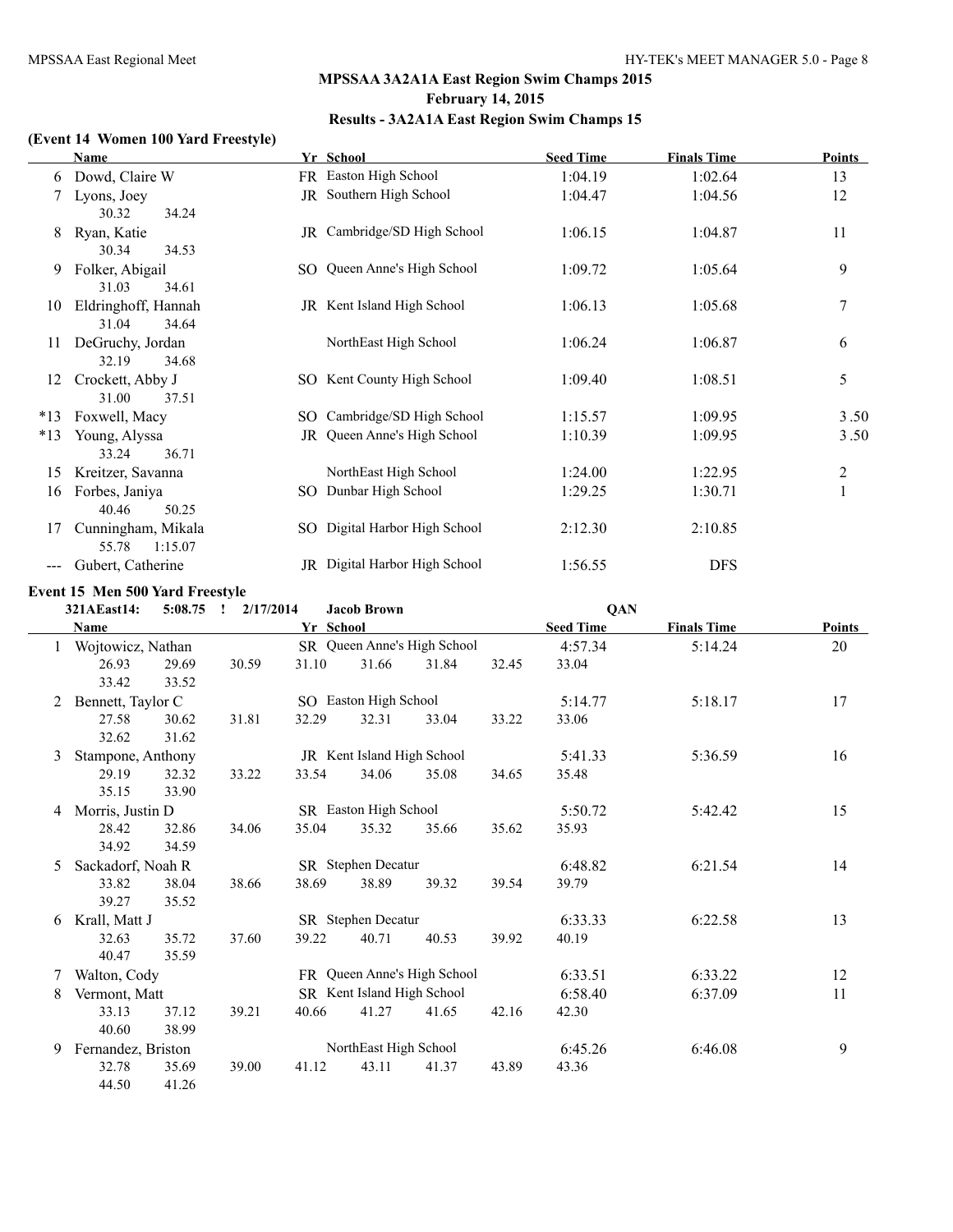### **(Event 15 Men 500 Yard Freestyle)**

|    | Name                    | Yr School               | <b>Seed Time</b> | <b>Finals Time</b> | <b>Points</b> |
|----|-------------------------|-------------------------|------------------|--------------------|---------------|
| 10 | Kreutzberg, Eric        | SR Southern High School | 7:27.21          | 7:27.64            | −             |
|    | 34.65<br>45.08<br>40.57 |                         |                  |                    |               |
|    | 43.35                   |                         |                  |                    |               |
| 11 | Northam, Will P         | SR Pocomoke High School | 7:25.26          | 7:37.08            |               |
|    | 33.67                   | 50.05                   |                  |                    |               |
|    | 49.01<br>40.45          |                         |                  |                    |               |

### **Event 16 Women 500 Yard Freestyle**

|    | 321AEast14:              | 5:39.92        | 2/17/2014<br>$\mathbf{I}$ |           | <b>Annie Lentz</b>          |       |       | <b>EAS</b>       |                    |               |
|----|--------------------------|----------------|---------------------------|-----------|-----------------------------|-------|-------|------------------|--------------------|---------------|
|    | Name                     |                |                           | Yr School |                             |       |       | <b>Seed Time</b> | <b>Finals Time</b> | <b>Points</b> |
|    | 1 Lentz, Annie E         |                |                           |           | JR Easton High School       |       |       | 5:44.28          | 5:39.48!           | 20            |
|    | 31.08                    | 33.23          | 34.18                     | 34.61     | 34.77                       | 34.75 | 34.72 | 34.75            |                    |               |
|    | 34.41                    | 32.98          |                           |           |                             |       |       |                  |                    |               |
|    | 2 Williams, Hailey       |                |                           |           | JR Stephen Decatur          |       |       | 6:02.13          | 5:57.28            | 17            |
|    | 29.95                    | 33.86          | 34.61                     | 35.58     | 36.57                       | 37.35 | 37.78 | 38.07            |                    |               |
|    | 37.88                    | 35.63          |                           |           |                             |       |       |                  |                    |               |
|    | 3 Hostetter, Elizabeth W |                |                           |           | FR Easton High School       |       |       | 6:12.41          | 6:07.14            | 16            |
|    | 32.45                    | 36.03          | 37.21                     | 37.38     | 37.34                       | 37.51 | 38.10 | 37.83            |                    |               |
|    | 37.76                    | 35.53          |                           |           |                             |       |       |                  |                    |               |
|    | 4 Steffans, Grace        |                |                           |           | JR Queen Anne's High School |       |       | 6:14.75          | 6:07.72            | 15            |
|    | 32.35                    | 35.99          | 37.04                     | 37.73     | 37.77                       | 37.76 | 37.97 | 38.32            |                    |               |
|    | 37.63                    | 35.16          |                           |           |                             |       |       |                  |                    |               |
| 5  | Doyle, Mary M            |                |                           |           | SO Kent County High School  |       |       | 6:31.59          | 6:16.92            | 14            |
|    | 31.77                    | 35.36          | 37.43                     | 38.34     | 38.83                       | 39.21 | 39.05 | 39.95            |                    |               |
|    | 40.42                    | 36.56          |                           |           |                             |       |       |                  |                    |               |
| 6  | Mirza, Zainab            |                |                           |           | JR Stephen Decatur          |       |       | 6:44.12          | 6:28.34            | 13            |
| 7  | Tobin, Deanna            |                |                           |           | SR Cambridge/SD High School |       |       | 7:11.15          | 6:55.62            | 12            |
|    | 34.19                    | 38.92          | 41.93                     | 42.24     | 43.52                       | 43.30 |       |                  |                    |               |
|    | 43.22                    | 40.10          |                           |           |                             |       |       |                  |                    |               |
| 8  | Smith, Erin              |                |                           |           | SO Kent Island High School  |       |       | 7:31.02          | 7:16.22            | 11            |
|    | 34.53                    | 40.14          | 43.52                     | 45.03     | 44.64                       | 46.67 | 48.61 | 47.17            |                    |               |
|    | 45.23                    | 40.68          |                           |           |                             |       |       |                  |                    |               |
| 9  | Keenan, Cassandra        |                |                           |           | SO Southern High School     |       |       | 7:33.00          | 7:19.92            | 9             |
|    | 40.29<br>44.74           | 43.46<br>40.67 | 44.24                     | 45.80     | 45.05                       | 45.20 | 45.09 | 45.38            |                    |               |
|    | 10 Sledgeski, Emma       |                |                           |           | NorthEast High School       |       |       | 7:17.32          | 7:23.97            | 7             |
|    | 38.78                    | 43.30          | 44.52                     | 45.86     | 46.30                       | 45.86 | 47.63 | 46.65            |                    |               |
|    | 45.06                    | 40.01          |                           |           |                             |       |       |                  |                    |               |
|    | 11 Lewis, Hannah         |                |                           |           | JR Cambridge/SD High School |       |       | 7:49.97          | 7:44.26            | 6             |
|    | 39.33                    | 44.17          | 46.76                     | 47.18     | 47.57                       |       |       | 47.93            |                    |               |
|    | 49.09                    | 44.58          |                           |           |                             |       |       |                  |                    |               |
| 12 | Livesay, Nadia           |                |                           |           | SO Southern High School     |       |       | 7:58.15          | 7:55.99            | 5             |
|    | 40.14                    | 47.01          | 47.80                     | 49.28     | 48.75                       | 50.22 | 49.70 | 2:23.09          |                    |               |
|    | --- Marr, Ellie          |                |                           |           | JR Kent Island High School  |       |       | 7:04.80          | <b>DFS</b>         |               |
|    |                          |                |                           |           |                             |       |       |                  |                    |               |

# **Event 17 Men 200 Yard Freestyle Relay**

**321AEast14: 1:31.69 ! 2/17/2014 Queen Anne's High School**

**J Brown, T Masters, J Brown, N Wojtowicz**

| Team                     |       |       | Relav               | <b>Seed Time</b>    | <b>Finals Time</b>      | Points |
|--------------------------|-------|-------|---------------------|---------------------|-------------------------|--------|
| Queen Anne's High School |       |       |                     | 3:32.03             | 1:31.95                 | 40     |
| 1) Brown, Jacob JR       |       |       | 2) Brown, Joshua JR | 3) Walton, Scott SO | 4) Wojtowicz, Nathan SR |        |
| 22.30                    | 21.69 | 25.44 | 22.52               |                     |                         |        |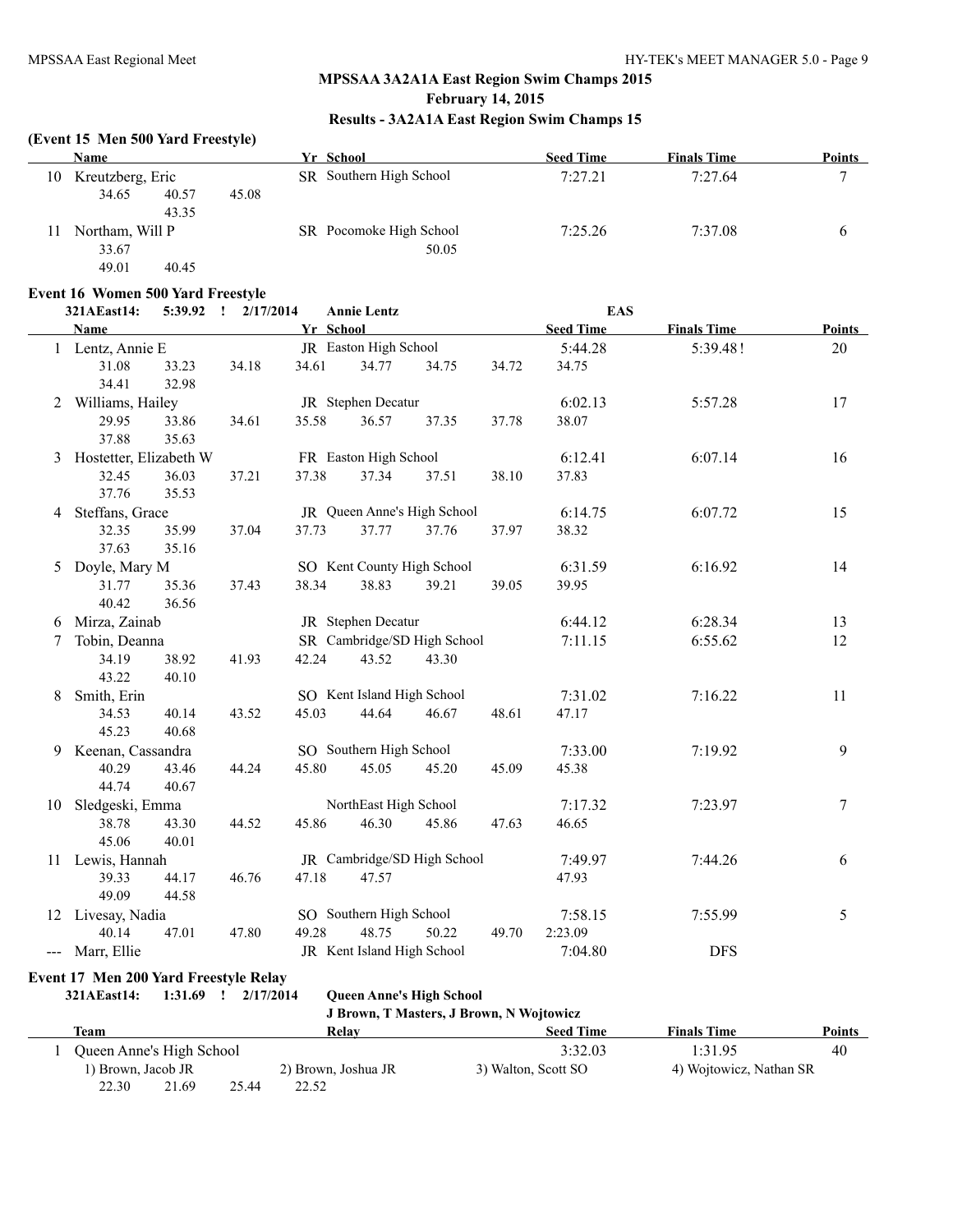# **Results - 3A2A1A East Region Swim Champs 15**

### **(Event 17 Men 200 Yard Freestyle Relay)**

|   | <b>Team</b>                |       |       | Relay                     | <b>Seed Time</b>         | <b>Finals Time</b>        | <b>Points</b> |
|---|----------------------------|-------|-------|---------------------------|--------------------------|---------------------------|---------------|
|   | Cambridge/SD High School   |       |       |                           | 1:38.65                  | 1:37.79                   | 34            |
|   | 1) Anderson, Thomas SR     |       |       | 2) Wright, Tyler SR       | 3) Wongus, Emory JR      | 4) North, Trevor SR       |               |
|   | 24.47                      | 25.40 | 24.00 | 23.92                     |                          |                           |               |
| 3 | Easton High School         |       |       |                           | 1:11.16                  | 1:38.81                   | 32            |
|   | 1) Morris, Justin D SR     |       |       | 2) Petosa, Charlie J FR   | 3) Cassell, Brenan T JR  | 4) Dowd, Conner C SR      |               |
|   | 25.38                      | 24.88 | 24.32 | 24.23                     |                          |                           |               |
| 4 | <b>Stephen Decatur</b>     |       |       |                           | 1:44.14                  | 1:39.34                   | 30            |
|   | 1) Poole, Chris M SR       |       |       | 2) Warren, Dalton J SR    | 3) Berkey, Dustin J SO   | 4) Gottfried, Andrew S SR |               |
|   | 24.88                      | 25.13 | 25.64 | 23.69                     |                          |                           |               |
| 5 | Kent County High School    |       |       |                           | 1:48.17                  | 1:45.01                   | 28            |
|   | 1) Jones, Alex M SR        |       |       | 2) Heavlow, Jacob E SR    | 3) Saunders, Barnes K FR | 4) Carr, Andrew L SO      |               |
|   | 26.16                      | 27.01 | 26.22 | 25.62                     |                          |                           |               |
| 6 | Kent Island High School    |       |       |                           | 1:57.09                  | 1:58.05                   | 26            |
|   | 1) Rommel, Nathan FR       |       |       | 2) Bradford, Ethan FR     | 3) Bradford, Owen FR     | 4) Ferragamo, Ben FR      |               |
|   | Digital Harbor High School |       |       |                           | 2:01.09                  | 2:00.22                   | 24            |
|   | 1) Martin, Eric SR         |       |       | 2) Newton, Lamar SR       | 3) Khan, Waleed FR       | 4) Mitchell, Aronson SR   |               |
|   | 28.44                      | 26.50 | 36.55 | 28.73                     |                          |                           |               |
| 8 | Southern High School       |       |       |                           | 1:55.11                  | 2:01.52                   | 22            |
|   | 1) Kreutzberg, Eric SR     |       |       | 2) Bowen, Haden JR        | 3) Bone, Jeremy SO       | 4) Lytle, Chad J SR       |               |
|   | 29.77                      | 33.35 | 31.51 | 26.89                     |                          |                           |               |
| 9 | Patterson High School      |       |       |                           | 2:49.35                  | 2:54.03                   | 18            |
|   | 1) McCord, Zachary         |       |       | 2) Pietrowski, Christianw | 3) Mitchell, Jamontaz    | 4) Bobo, Gerald           |               |
|   | 46.71                      |       |       | 45.19                     |                          |                           |               |
|   | Forest Park High School    |       |       |                           | 2:49.35                  | <b>DFS</b>                |               |
|   | 1) Brown, Deon JR          |       |       | 2) Green, Marquis SR      | 3) Henderson, Deont'e SR | 4) Scott, Duvontex SO     |               |
|   | NorthEast High School      |       |       |                           | 1:58.17                  | <b>DFS</b>                |               |
|   | 1) Meade, Nathan           |       |       | 2) Carr, Frederick        | 3) Brown, Justice        | 4) Wescott, Alec          |               |
|   |                            |       |       |                           |                          |                           |               |

# **Event 18 Women 200 Yard Freestyle Relay**

**321AEast14: 1:47.58 ! 2/18/2012 Cambridge/SD High School**

# **J Narr, M Narr, M Holecheck, E McWilliams**

|    | <b>Team</b>                                      |       | Relay                   | <b>Seed Time</b>         | <b>Finals Time</b>     | <b>Points</b> |
|----|--------------------------------------------------|-------|-------------------------|--------------------------|------------------------|---------------|
|    | Cambridge/SD High School                         |       |                         | 1:55.25                  | 1:50.07                | 40            |
|    | 1) Narr, Madde SR                                |       | 2) Hauge, Nora SR       | 3) Ryan, Katie JR        | 4) Slacum, Micah FR    |               |
|    | 26.69<br>28.12                                   | 28.63 | 26.63                   |                          |                        |               |
|    | Stephen Decatur                                  |       |                         | 1:53.00                  | 1:51.09                | 34            |
|    | 1) Tinus, Madison SR                             |       | 2) Rakow, Marley JR     | 3) Mirza, Zainab JR      | 4) Smith, Stephany SR  |               |
|    | 26.49<br>27.60                                   | 28.80 | 28.20                   |                          |                        |               |
| 3  | Kent Island High School                          |       |                         | 2:02.22                  | 1:52.14                | 32            |
|    | 1) Eldringhoff, Hannah JR<br>2) Yates, Rachel SR |       |                         | 3) Schilling, Natalie SO | 4) Gonzalez, Maddie JR |               |
|    | 29.57<br>27.36                                   | 27.64 | 27.57                   |                          |                        |               |
| 4  | Queen Anne's High School                         |       |                         | 1:55.59                  | 1:52.29                | 30            |
|    | 1) Masters, Tessa SO                             |       | 2) Hollis, Brooke JR    | 3) Folker, Abigail SO    | 4) Steffans, Grace JR  |               |
|    | 28.50<br>28.28                                   | 55.51 |                         |                          |                        |               |
| 5. | Kent County High School                          |       |                         | 2:11.52                  | 2:03.10                | 28            |
|    | 1) MacLeod, Caroline M FR                        |       | 2) Braver, Cassidy K FR | 3) Doyle, Mary M SO      | 4) Crockett, Abby J SO |               |
|    | 32.27<br>30.71                                   | 29.93 | 30.19                   |                          |                        |               |
| 6  | Southern High School                             |       |                         | 2:08.53                  | 2:15.74                | 26            |
|    | 1) Vautier, Jaime JR                             |       | 2) McCall, Kathleen FR  | 3) Boisseau, Kathryn FR  | 4) Livesay, Nadia SO   |               |
|    | NorthEast High School                            |       |                         | 2:24.15                  | 2:23.31                | 24            |
|    | 1) Shelby, Casey                                 |       | 2) Griffin, Jayda       | 3) Quasny, Sarah         | 4) Chiurazzi, Rachel   |               |
|    | 41.89<br>37.33                                   | 28.88 | 35.21                   |                          |                        |               |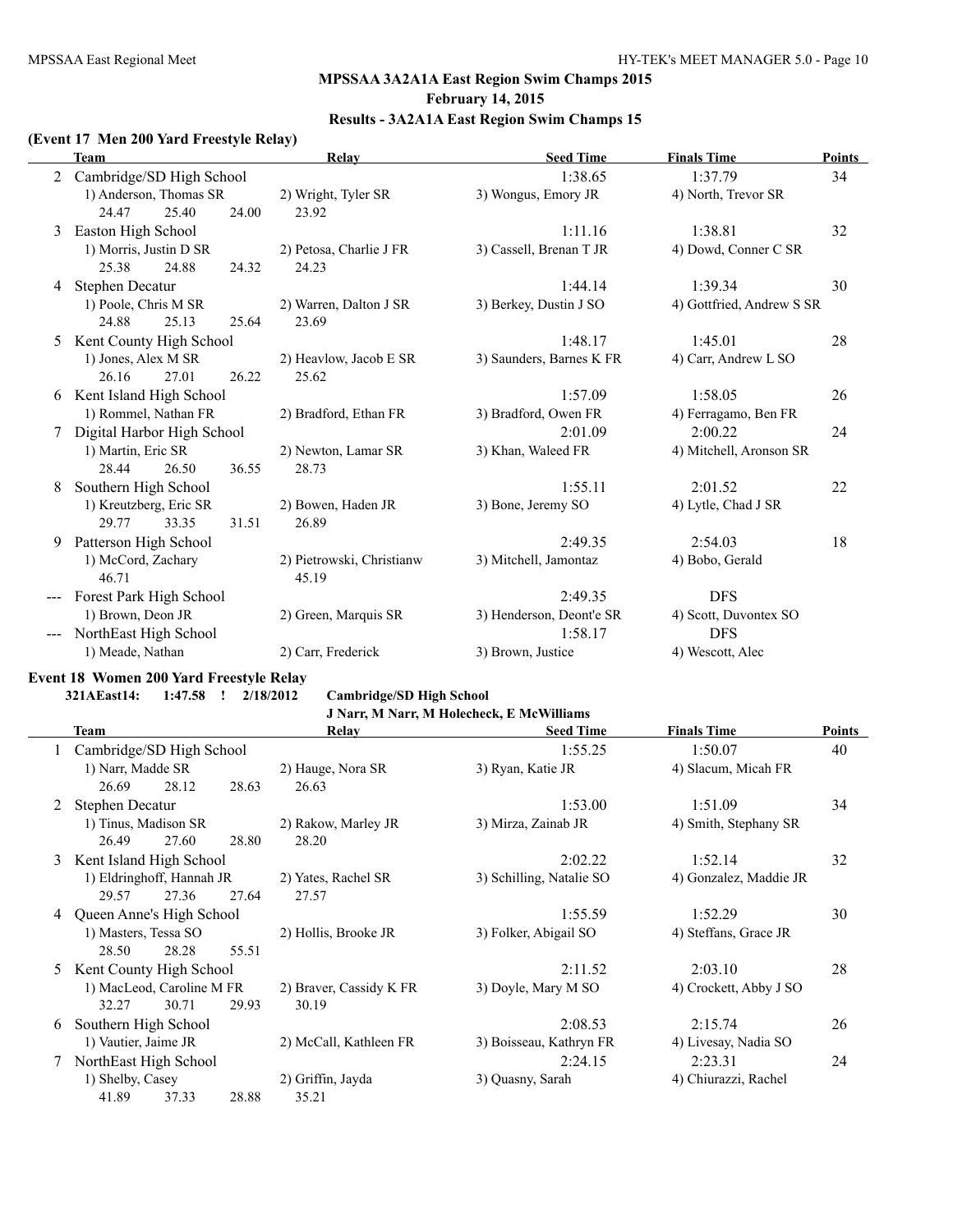# **MPSSAA 3A2A1A East Region Swim Champs 2015**

### **February 14, 2015**

# **Results - 3A2A1A East Region Swim Champs 15**

### **(Event 18 Women 200 Yard Freestyle Relay)**

|   | Team                        | Relav                   | <b>Seed Time</b>             | <b>Finals Time</b>     | Points |
|---|-----------------------------|-------------------------|------------------------------|------------------------|--------|
| 8 | Digital Harbor High School  |                         | 2:26.12                      | 3:08.26                | 22     |
|   | 1) Cunningham, Mikala SO    | 2) Wall, Saquoia SO     | 3) Bowman, Irina SR          | 4) Butler, Adrionna JR |        |
|   | 39.26<br>44.67<br>52.61     | 51.72                   |                              |                        |        |
|   | Easton High School          |                         | 1:57.35                      | DO                     |        |
|   | 1) Dowd, Claire W FR        | 2) Ray, Annie P SO      | 3) Hostetter, Elizabeth W FR | 4) Mason, Teresa M SR  |        |
|   | 29.28<br>30.07<br>29.55     | 28.92                   |                              |                        |        |
|   | --- Forest Park High School |                         | 4:17.56                      | DO                     |        |
|   | 1) King, Faith FR           | 2) Bonomolo, Jasmine FR | 3) Brown, Secret JR          | 4) Johnson, Shamia FR  |        |
|   | 46.70                       | 1:01.70                 |                              |                        |        |

### **Event 19 Men 100 Yard Backstroke**

|       | 321AEast14:                         | 56.68<br>$\mathbf{I}$ | 2/16/2013 | <b>Shayne M Custodio</b>      | <b>STD</b>       |                    |                |
|-------|-------------------------------------|-----------------------|-----------|-------------------------------|------------------|--------------------|----------------|
|       | Name                                |                       |           | Yr School                     | <b>Seed Time</b> | <b>Finals Time</b> | Points         |
|       | 1 Warren, Dalton J<br>29.07         | 31.09                 |           | SR Stephen Decatur            | 1:03.18          | 1:00.16            | 20             |
|       | 2 Newmier, Sam J<br>30.49           | 32.48                 |           | SO Easton High School         | 1:04.18          | 1:02.97            | 17             |
| 3     | Trice, Nat E                        |                       |           | FR Easton High School         | 1:05.89          | 1:03.30            | 16             |
| 4     | Carr, Andrew L<br>32.77             | 34.83                 |           | SO Kent County High School    | 1:09.09          | 1:07.60            | 15             |
| 5     | Keiser, Tyler E<br>33.77            | 37.15                 |           | SO Stephen Decatur            | 1:14.46          | 1:10.92            | 14             |
| 6     | Sonneveldt, Kyle                    |                       |           | JR Kent Island High School    | 1:12.50          | 1:10.98            | 13             |
| 7     | Jones, Alex M<br>34.67              | 36.49                 |           | SR Kent County High School    | 1:11.69          | 1:11.16            | 12             |
| 8     | Weber, Jake                         |                       |           | SR Cambridge/SD High School   | 1:11.81          | 1:12.62            | 11             |
| 9     | Vermont, Matt<br>36.41              | 38.21                 |           | SR Kent Island High School    | 1:14.13          | 1:14.62            | 9              |
|       | 10 Washington, Brandon<br>38.52     | 43.45                 |           | JR Queen Anne's High School   | 1:23.99          | 1:21.97            | 7              |
| 11    | Martin, Eric<br>40.21               | 42.82                 |           | SR Digital Harbor High School | 1:24.02          | 1:23.03            | 6              |
|       | 12 Lutz, Matthew<br>39.91           | 43.17                 |           | SO Queen Anne's High School   | 1:24.50          | 1:23.08            | 5              |
| 13    | Bone, Jeremy<br>42.71               | 41.89                 |           | SO Southern High School       | 1:25.61          | 1:24.60            | 4              |
|       | 14 Brought, Josiah<br>41.11         | 45.25                 |           | SO Southern High School       | 1:28.76          | 1:26.36            | 3              |
| 15    | Meade, Nathan                       |                       |           | NorthEast High School         | 1:28.66          | 1:28.86            | $\overline{c}$ |
| 16    | McCord, Zachary<br>50.66<br>1:04.24 |                       |           | Patterson High School         | 2:06.69          | 1:54.90            | $\mathbf{1}$   |
| 17    | Joseph, Duleek<br>1:12.56<br>52.34  |                       |           | JR Digital Harbor High School | 2:49.14          | 2:04.90            |                |
| 18    | Mitchell, Jamontaz                  |                       |           | Patterson High School         | 2:55.81          | 2:29.73            |                |
| $---$ | Carr, Frederick                     |                       |           | NorthEast High School         | 1:31.18          | <b>DQ</b>          |                |
|       | Event 20 Women 100 Yard Backstroke  |                       |           |                               |                  |                    |                |
|       | 321AEast14:                         | $1:04.87$ !           | 2/17/2014 | <b>Tori Weems</b>             | <b>EAS</b>       |                    |                |
|       | Name                                |                       |           | Yr School                     | <b>Seed Time</b> | <b>Finals Time</b> | Points         |
|       | 1 Weems, Tori R<br>31.96            | 34.39                 |           | SO Easton High School         | 1:05.26          | 1:06.35            | 20             |
|       | 2 Masters, Tessa                    |                       |           | SO Queen Anne's High School   | 1:10.76          | 1:10.62            | 17             |

33.29 37.33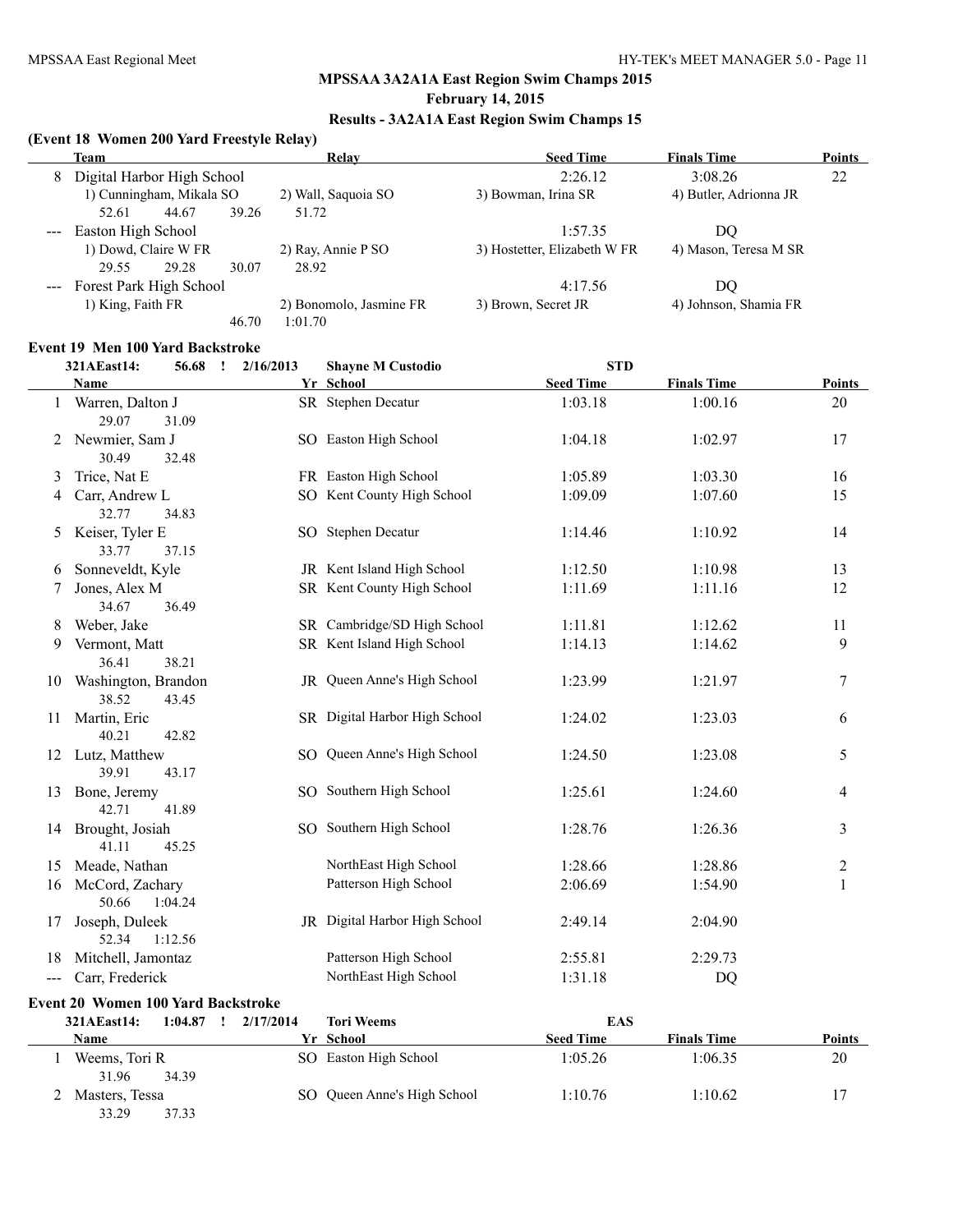### **(Event 20 Women 100 Yard Backstroke)**

|     | Name               | Yr School                     | <b>Seed Time</b> | <b>Finals Time</b> | Points         |
|-----|--------------------|-------------------------------|------------------|--------------------|----------------|
| 3   | Dowd, Claire W     | FR Easton High School         | 1:12.96          | 1:12.95            | 16             |
|     | 35.57<br>37.38     |                               |                  |                    |                |
| 4   | Hauge, Nora        | SR Cambridge/SD High School   | 1:13.49          | 1:13.26            | 15             |
|     | 35.42<br>37.84     |                               |                  |                    |                |
| 5   | Rakow, Marley      | JR Stephen Decatur            | 1:13.84          | 1:13.71            | 14             |
|     | 36.11<br>37.60     |                               |                  |                    |                |
| 6   | Taylor, Maddie W   | SO Kent County High School    | 1:12.83          | 1:13.76            | 13             |
|     | 36.07<br>37.69     |                               |                  |                    |                |
| 7   | LeKites, Coleen    | FR Stephen Decatur            | 1:14.47          | 1:14.17            | 12             |
|     | 35.29<br>38.88     |                               |                  |                    |                |
| 8   | Lyons, Joey        | JR Southern High School       | 1:14.50          | 1:15.58            | 11             |
| 9   | Stone, Erica       | JR Kent Island High School    | 1:25.16          | 1:21.20            | 9              |
|     | 38.63<br>42.57     |                               |                  |                    |                |
| 10  | Smith, Erin        | SO Kent Island High School    | 1:21.38          | 1:21.86            | 7              |
|     | 39.12<br>42.74     |                               |                  |                    |                |
| 11  | Foxwell, Macy      | SO Cambridge/SD High School   | 1:23.50          | 1:22.61            | 6              |
|     | 39.30<br>43.31     |                               |                  |                    |                |
| 12  | Young, Alyssa      | JR Queen Anne's High School   | 1:24.58          | 1:22.91            | 5              |
|     | 39.80<br>43.11     |                               |                  |                    |                |
| 13  | Braver, Cassidy K  | FR Kent County High School    | 1:23.06          | 1:22.95            | $\overline{4}$ |
|     | 39.84<br>43.11     |                               |                  |                    |                |
| 14  | Adey, Maggi        | JR Southern High School       | 1:32.05          | 1:34.80            | 3              |
| 15  | Griffin, Jayda     | NorthEast High School         | 1:42.92          | 1:44.07            | $\overline{c}$ |
| 16  | Moncur, Daishanna  | JR Dunbar High School         | 1:44.60          | 1:48.72            | 1              |
| 17  | Bosques, Rosalie   | SR Digital Harbor High School | 2:11.08          | 2:05.42            |                |
|     | 1:01.03<br>1:04.39 |                               |                  |                    |                |
| 18  | Johnson, Shamia    | FR Forest Park High School    | 2:24.89          | 2:16.56            |                |
|     | 57.38<br>1:19.18   |                               |                  |                    |                |
| 19  | King, Faith        | FR Forest Park High School    | 2:40.15          | 2:39.68            |                |
|     | 1:12.79<br>1:26.89 |                               |                  |                    |                |
|     | Gonzalez, Estella  | NorthEast High School         | 1:56.81          | DQ                 |                |
| --- | Seabreaze, Sierra  | SO Digital Harbor High School | 2:01.15          | <b>DFS</b>         |                |

#### **Event 21 Men 100 Yard Breaststroke**

|   | 321AEast14:                 | 1:01.19<br>$\mathbf{I}$ | 2/17/2014 | <b>Nolan McMahon</b>        | <b>CSD</b>       |                    |               |
|---|-----------------------------|-------------------------|-----------|-----------------------------|------------------|--------------------|---------------|
|   | <b>Name</b>                 |                         |           | Yr School                   | <b>Seed Time</b> | <b>Finals Time</b> | <b>Points</b> |
|   | Brown, Joshua<br>29.01      | 33.56                   |           | JR Queen Anne's High School | 1:03.72          | 1:02.57            | 20            |
| 2 | Gardner, Ben C<br>30.32     | 35.13                   | SO.       | Easton High School          | 1:06.06          | 1:05.45            | 17            |
| 3 | Williams, Kevin J<br>30.48  | 35.15                   |           | FR Stephen Decatur          | 1:07.50          | 1:05.63            | 16            |
| 4 | Phelan, Matt<br>31.93       | 36.30                   | JR        | Southern High School        | 1:08.65          | 1:08.23            | 15            |
| 5 | Walton, Scott<br>33.23      | 39.47                   |           | SO Queen Anne's High School | 1:13.10          | 1:12.70            | 14            |
| 6 | Lathroum, Jake S<br>34.54   | 38.40                   |           | SR Stephen Decatur          | 1:14.26          | 1:12.94            | 13            |
|   | Sullivan, Tim<br>34.56      | 39.07                   |           | JR Kent Island High School  | 1:15.91          | 1:13.63            | 12            |
| 8 | Saunders, Barnes K<br>34.70 | 39.56                   |           | FR Kent County High School  | 1:16.00          | 1:14.26            | 11            |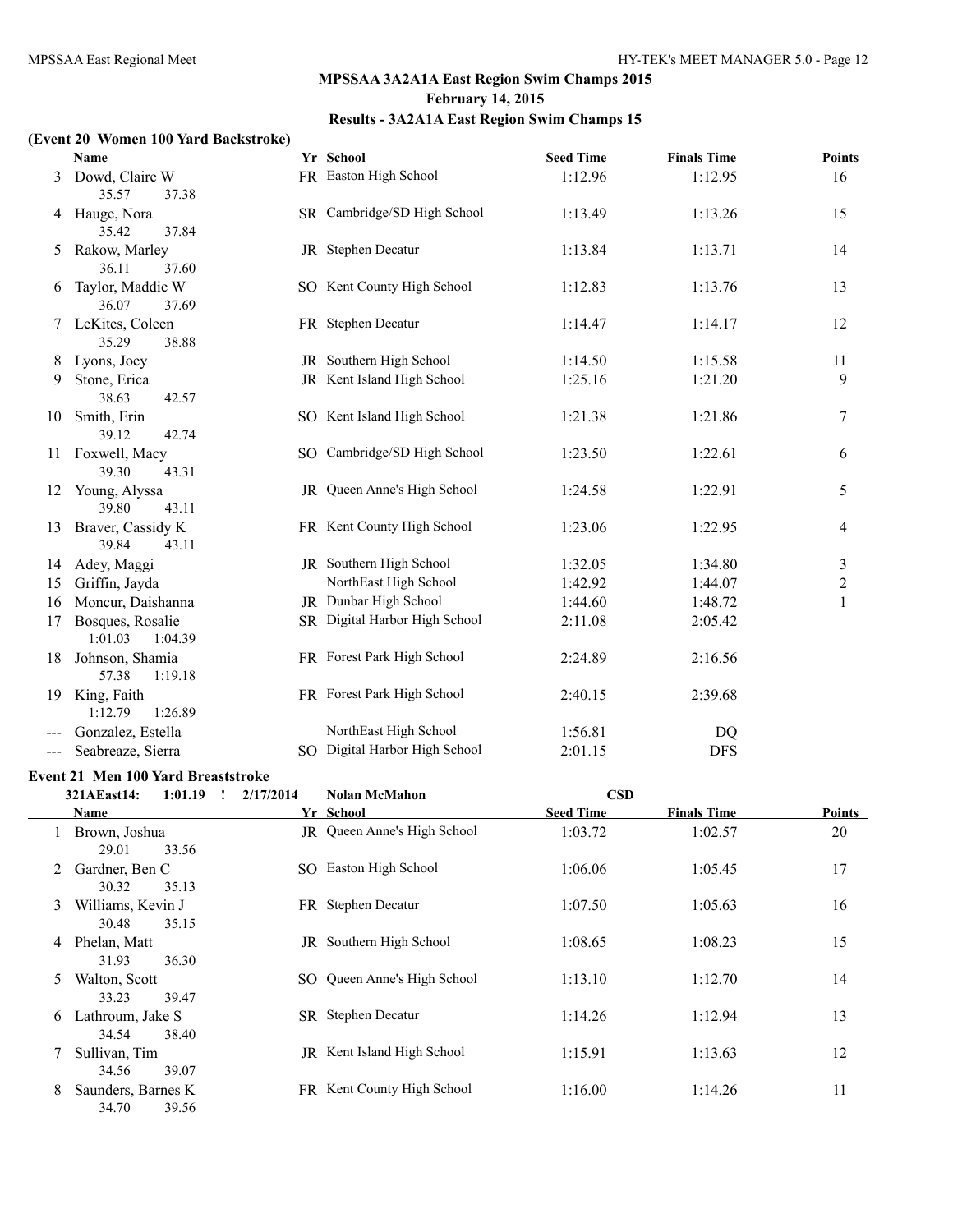### **(Event 21 Men 100 Yard Breaststroke)**

|    | <b>Name</b>       | Yr School                            | <b>Seed Time</b> | <b>Finals Time</b> | <b>Points</b> |
|----|-------------------|--------------------------------------|------------------|--------------------|---------------|
| 9  | Cassell, Brenan T | JR Easton High School                | 1:15.90          | 1:14.28            | 9             |
|    | 40.07<br>34.21    |                                      |                  |                    |               |
| 10 | Insley, Nick      | FR Kent Island High School           | 1:21.40          | 1:19.99            | 7             |
|    | 41.98<br>38.01    |                                      |                  |                    |               |
| 11 | Bowen, Haden      | JR Southern High School              | 1:22.05          | 1:20.43            | 6             |
|    | 42.99<br>37.44    |                                      |                  |                    |               |
| 12 | Brown, Justice    | NorthEast High School                | 1:27.61          | 1:32.39            | 5             |
|    | 41.79<br>50.60    |                                      |                  |                    |               |
| 13 | Wescott, Alec     | NorthEast High School                | 1:31.53          | 1:34.37            | 4             |
|    | 43.41<br>50.96    |                                      |                  |                    |               |
| 14 | Way, Kashus       | SR Digital Harbor High School        | 1:36.87          | 1:36.75            | 3             |
|    | 53.16<br>43.59    |                                      |                  |                    |               |
| 15 | Brooks, Austin    | <b>JR</b> Digital Harbor High School | 1:43.43          | 1:42.77            | 2             |
|    | 54.31<br>48.46    |                                      |                  |                    |               |
| 16 | Rolek, Adam       | Patterson High School                | 1:54.28          | 2:07.32            |               |
|    | 58.59<br>1:08.73  |                                      |                  |                    |               |
|    | Heavlow, Jacob E  | SR Kent County High School           | 1:16.75          | DQ                 |               |
|    | 35.32<br>39.98    |                                      |                  |                    |               |

### **Event 22 Women 100 Yard Breaststroke**

|    | 321AEast14:<br>1:13.36                 | 2/17/2014<br>$\mathbf{r}$ | <b>Carly T Deickman</b>     | <b>STD</b>       |                    |                  |
|----|----------------------------------------|---------------------------|-----------------------------|------------------|--------------------|------------------|
|    | Name                                   |                           | Yr School                   | <b>Seed Time</b> | <b>Finals Time</b> | Points           |
|    | 1 Friedman, Jordan L<br>34.54<br>38.27 |                           | FR Easton High School       | 1:14.63          | 1:12.81!           | 20               |
|    | Deickman, Carly<br>34.27<br>39.27      |                           | SR Stephen Decatur          | 1:12.47          | 1:13.54            | 17               |
| 3  | Narr, Madde<br>35.31<br>39.37          |                           | SR Cambridge/SD High School | 1:15.32          | 1:14.68            | 16               |
| 4  | Slacum, Micah<br>35.70<br>40.70        |                           | FR Cambridge/SD High School | 1:16.31          | 1:16.40            | 15               |
| 5  | Hollis, Brooke                         |                           | JR Queen Anne's High School | 1:19.59          | 1:18.13            | 14               |
| 6  | Bonass, Christina E<br>37.83<br>41.71  |                           | FR Kent County High School  | 1:18.69          | 1:19.54            | 13               |
| 7  | Rommel, Shannon<br>37.77<br>41.93      |                           | SR Kent Island High School  | 1:21.29          | 1:19.70            | 12               |
| 8  | Zweifel, Maria<br>37.62<br>42.28       |                           | SR Stephen Decatur          | 1:19.69          | 1:19.90            | 11               |
| 9  | Ray, Annie P<br>38.31<br>42.63         |                           | SO Easton High School       | 1:20.72          | 1:20.94            | 9                |
| 10 | Schilling, Grace G<br>40.34<br>45.55   |                           | FR Kent Island High School  | 1:26.08          | 1:25.89            | $\boldsymbol{7}$ |
| 11 | Barkman, Molly<br>42.75<br>43.68       |                           | JR Southern High School     | 1:27.29          | 1:26.43            | 6                |
| 12 | Crockett, Abby J<br>41.39<br>46.20     |                           | SO Kent County High School  | 1:31.78          | 1:27.59            | 5                |
| 13 | Sledgeski, Emma<br>43.12<br>49.03      |                           | NorthEast High School       | 1:26.25          | 1:32.15            | 4                |
| 14 | Boisseau, Kathryn                      |                           | FR Southern High School     | 1:33.50          | 1:34.50            | $\mathfrak{Z}$   |
| 15 | Addivinola, Bianca<br>46.43<br>53.45   |                           | NorthEast High School       | 1:42.11          | 1:39.88            | $\overline{2}$   |
| 16 | Forbes, Janiya<br>48.04<br>59.08       |                           | SO Dunbar High School       | 1:47.68          | 1:47.12            | $\mathbf{1}$     |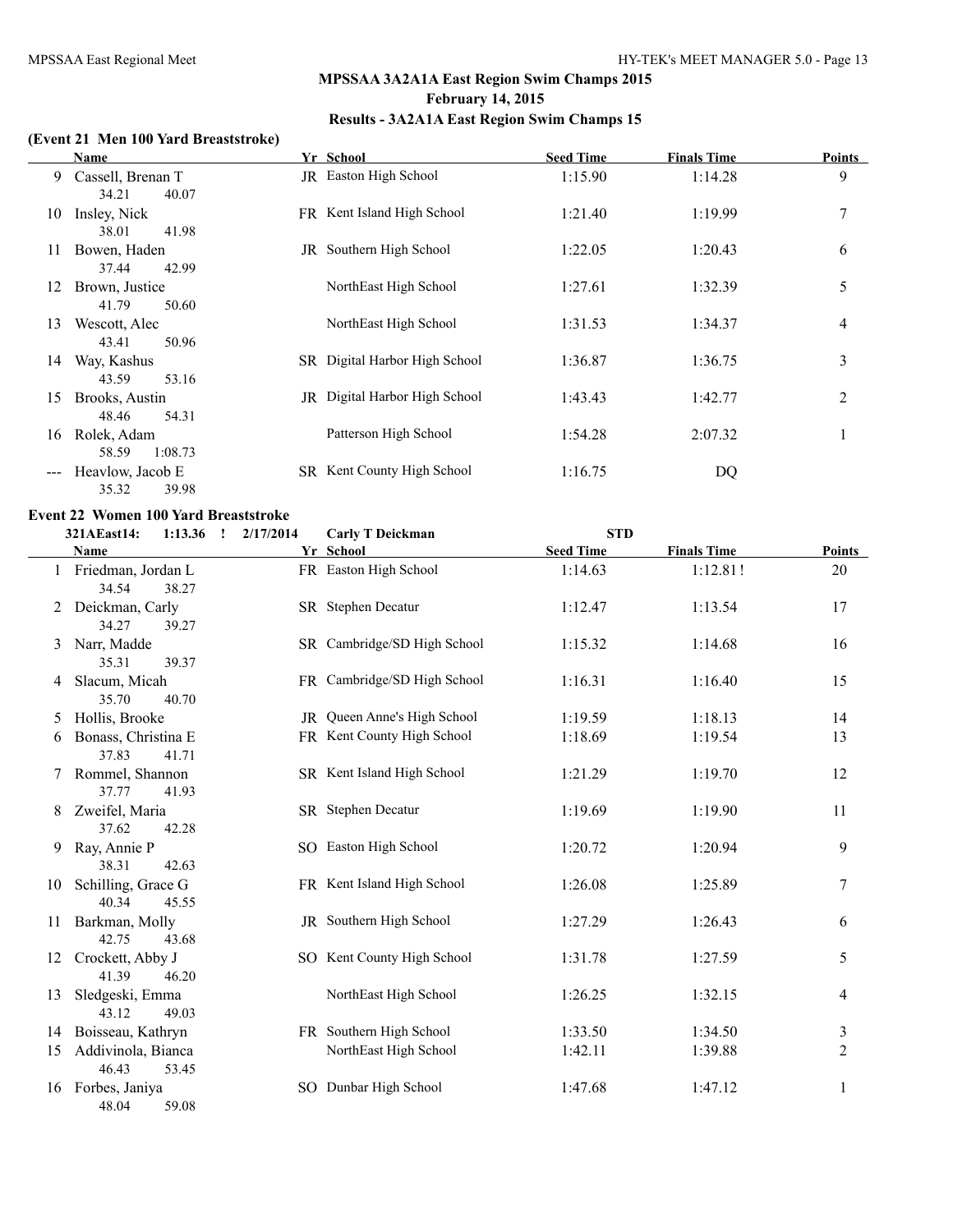# **MPSSAA 3A2A1A East Region Swim Champs 2015**

**February 14, 2015**

# **Results - 3A2A1A East Region Swim Champs 15**

|              | (Event 22 Women 100 Yard Breaststroke)    |       |                         |                      |                                 |                                        |                           |                          |               |
|--------------|-------------------------------------------|-------|-------------------------|----------------------|---------------------------------|----------------------------------------|---------------------------|--------------------------|---------------|
|              | Name                                      |       | Yr School               |                      |                                 |                                        | <b>Seed Time</b>          | <b>Finals Time</b>       | <b>Points</b> |
|              | 17 Butler, Adrionna<br>1:12.26<br>1:23.31 |       |                         |                      | JR Digital Harbor High School   |                                        | 2:37.93                   | 2:35.57                  |               |
|              | Event 23 Men 400 Yard Freestyle Relay     |       |                         |                      |                                 |                                        |                           |                          |               |
|              | 321AEast14:<br>3:28.38 ! 2/17/2014        |       |                         |                      | <b>Queen Anne's High School</b> |                                        |                           |                          |               |
|              |                                           |       |                         |                      |                                 | J Brown, E Flynn, J Brown, N Wojtowicz |                           |                          |               |
|              | <b>Team</b>                               |       |                         | Relay                |                                 |                                        | <b>Seed Time</b>          | <b>Finals Time</b>       | Points        |
|              | 1 Easton High School                      |       |                         |                      |                                 |                                        | 3:40.43                   | 3:37.58                  | 40            |
|              | 1) Dowd, Conner C SR                      |       | 2) Trice, Nat E FR      |                      |                                 |                                        | 3) Bennett, Taylor C SO   | 4) Gardner, Ben C SO     |               |
|              | 26.22<br>55.83                            | 26.17 | 55.34                   | 25.49                | 53.57                           | 25.07                                  | 52.84                     |                          |               |
| $\mathbf{2}$ | Cambridge/SD High School                  |       |                         |                      |                                 |                                        | 3:49.06                   | 3:41.21                  | 34            |
|              | 1) Grier, Sean SR                         |       | 2) North, Trevor SR     |                      |                                 |                                        | 3) Wongus, Emory JR       | 4) Anderson, Thomas SR   |               |
|              | 26.83<br>55.80                            | 25.95 | 56.29                   | 25.14                | 54.81                           | 25.25                                  | 54.31                     |                          |               |
| 3            | Kent Island High School                   |       |                         |                      |                                 |                                        | 3:49.81                   | 3:42.48                  | 32            |
|              | 1) Sonneveldt, Kyle JR                    |       | 2) Damschroder, Andy SR |                      |                                 |                                        | 3) Stampone, Anthony JR   | 4) Lee, Anthony SR       |               |
|              | 28.04<br>58.82                            | 27.72 | 58.84                   | 26.34                | 55.21                           | 23.42                                  | 49.61                     |                          |               |
|              | 4 Southern High School                    |       |                         |                      |                                 |                                        | 3:48.70                   | 3:47.75                  | 30            |
|              | 1) Kuegler, Kurt JR                       |       | 2) Phelan, Sean SO      |                      |                                 | 3) Phelan, Matt JR                     |                           | 4) Merton, Kevin SO      |               |
|              | 28.27<br>57.97                            |       | 59.20                   | 26.44                | 56.22                           | 25.71                                  | 54.36                     |                          |               |
| 5            | <b>Stephen Decatur</b>                    |       |                         |                      |                                 |                                        | 3:56.73                   | 3:55.28                  | 28            |
|              | 1) Berkey, Dustin J SO                    |       | 2) Cordial, Tucker T SO |                      |                                 |                                        | 3) Sackadorf, Noah R SR   | 4) Williams, Kevin J FR  |               |
|              | 27.39<br>58.76                            | 27.91 | 57.86                   | 28.78                | 1:01.47                         | 26.89                                  | 57.19                     |                          |               |
|              | 6 NorthEast High School                   |       |                         |                      |                                 |                                        | 4:04.81                   | 4:04.85                  | 26            |
|              | 1) Fernandez, Briston                     |       | 2) Fernandez, Roderick  |                      |                                 | 3) Whiteman, Noah                      |                           | 4) Lee, Devon            |               |
|              | 28.61<br>1:01.82                          | 28.76 | 1:01.67                 | 27.69                | 58.51                           | 29.77                                  | 1:02.85                   |                          |               |
| 7            | Queen Anne's High School                  |       |                         |                      |                                 |                                        | 4:41.68                   | 4:30.86                  | 24            |
|              | 1) Harris, Wade JR                        |       | 2) Lutz, Matthew SO     |                      |                                 |                                        | 3) Washington, Brandon JR | 4) Walton, Cody FR       |               |
|              | 28.68<br>1:01.95                          | 32.73 | 1:09.19                 | 33.97                | 1:13.71                         | 30.75                                  | 1:06.01                   |                          |               |
| 8            | Digital Harbor High School                |       |                         |                      |                                 |                                        | 4:48.79                   | 4:49.70                  | 22            |
|              | 1) Mitchell, Aronson SR                   |       | 2) Martin, Eric SR      |                      |                                 |                                        | 3) Khan, Waleed FR        | 4) Newton, Lamar SR      |               |
|              | 30.49<br>1:06.20                          | 35.49 | 1:16.74                 | 38.05                | 1:30.70                         | 23.22                                  | 56.06                     |                          |               |
| 9            | Patterson High School                     |       |                         |                      |                                 |                                        | 6:00.06                   | 6:01.72                  | 18            |
|              | 1) McCord, Zachary                        |       | 2) Gomez, Edwin         |                      |                                 | 3) Rolek, Adam                         |                           | 4) Gaither, Damion       |               |
|              | 44.12<br>1:37.26                          | 36.92 | 1:23.63                 | 49.57                | 1:47.13                         | 33.07                                  | 1:13.70                   |                          |               |
|              | --- Forest Park High School               |       |                         |                      |                                 |                                        | 6:20.01                   | <b>DQ</b>                |               |
|              | 1) Brown, Deon JR                         |       | 2) Green, Marquis SR    |                      |                                 |                                        | 3) Henderson, Deont'e SR  | 4) Scott, Duvontex SO    |               |
|              | Kent County High School                   |       |                         |                      |                                 |                                        | 4:45.53                   | <b>DQ</b>                |               |
|              | 1) Nicholson, John P JR                   |       |                         | 2) Boege, Avery L SO |                                 |                                        | 3) MacLeod, Andrew L JR   | 4) Sunkler, William V JR |               |
|              | 1:06.23<br>31.67                          | 30.98 | 1:04.63                 | 33.36                | 1:12.06                         | 29.56                                  | 1:04.53                   |                          |               |

# **Event 24 Women 400 Yard Freestyle Relay**

**321AEast14: 4:02.51 ! 2/17/2014 Easton High School**

|   | C Sturgill, F Remaniak, A Lentz, T Weems |         |       |                          |       |                        |                           |                       |                    |               |
|---|------------------------------------------|---------|-------|--------------------------|-------|------------------------|---------------------------|-----------------------|--------------------|---------------|
|   | Team                                     |         |       |                          | Relay |                        |                           | <b>Seed Time</b>      | <b>Finals Time</b> | <b>Points</b> |
|   | Easton High School                       |         |       |                          |       |                        |                           | 4:05.49               | 3:56.091           | 40            |
|   | 1) Remeniak, Faustina T JR               |         |       | 2) Friedman, Jordan L FR |       | 3) Lentz, Annie E JR   |                           | 4) Weems, Tori R SO   |                    |               |
|   | 28.14                                    | 59.41   | 28.17 | 59.38                    | 28.24 | 58.67                  | 27.80                     | 58.63                 |                    |               |
|   | Stephen Decatur                          |         |       |                          |       |                        |                           | 4:15.07               | 4:13.05            | 34            |
|   | 1) Rakow, Marley JR                      |         |       | 2) Wooten, Molly SR      |       | 3) Williams, Hailey JR |                           | 4) Deickman, Carly SR |                    |               |
|   | 29.26                                    | 1:00.55 | 30.22 | 1:04.44                  | 29.93 | 1:04.26                | 30.33                     | 1:03.80               |                    |               |
| 3 | Kent County High School                  |         |       |                          |       |                        |                           | 4:17.43               | 4:14.36            | 32            |
|   | 1) Taylor, Maddie W SO                   |         |       | 2) Doyle, Mary M SO      |       |                        | 3) Bonass, Christina E FR | 4) Jones, Maggie F FR |                    |               |
|   | 32.73                                    | 1:08.56 | 30.30 | 1:04.00                  | 29.38 | 1:01.79                | 28.16                     | 1:00.01               |                    |               |